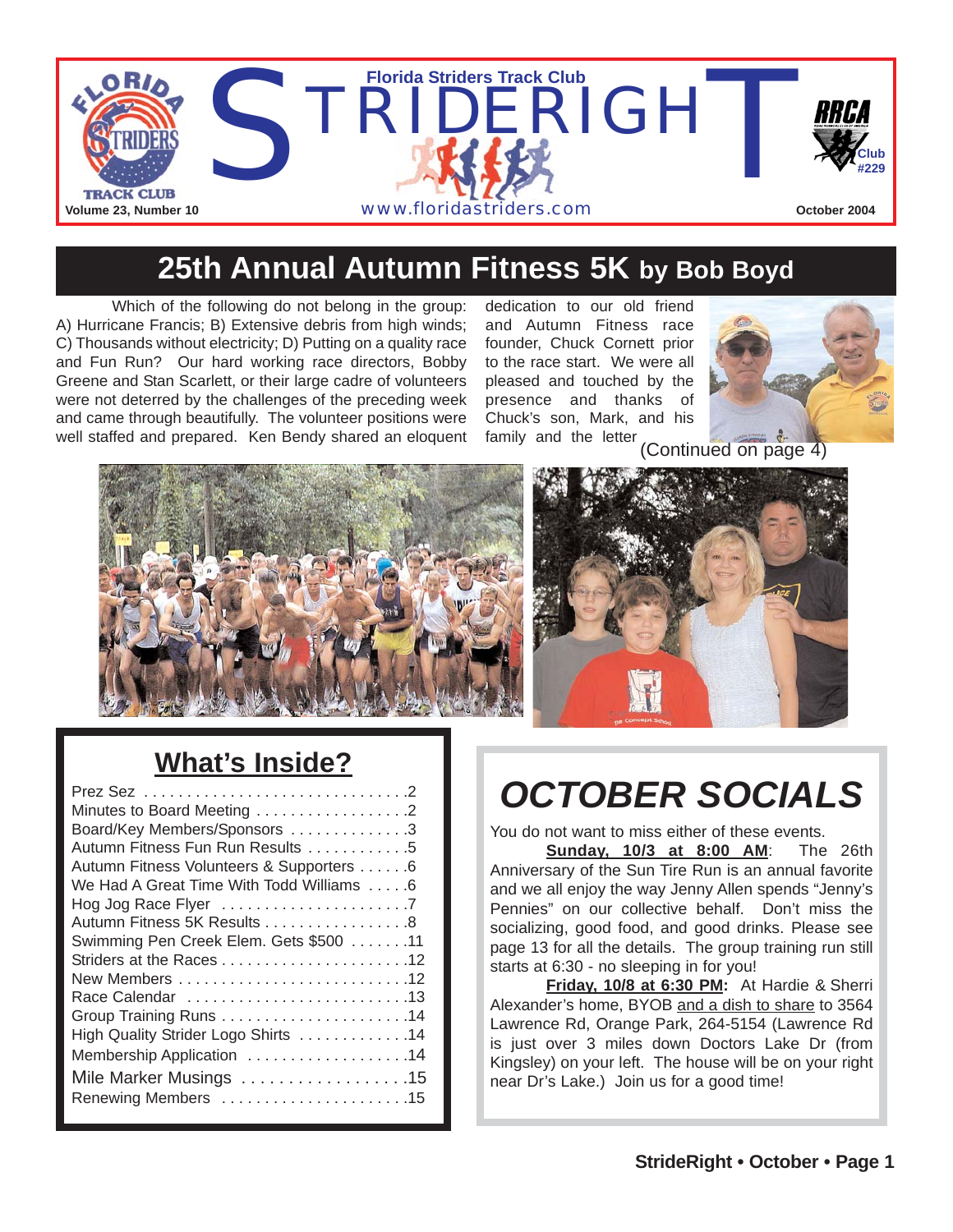# Prez Sez

By Bob Boyd

September has been a month to remember and not just because of the weekly hurricane near misses, power out-



ages, and record rainfall. Despite all the weather nonsense, Stan Scarlett and Bobby Greene led a stalwart group of Strider Volunteers to host an excellent Autumn Fitness 5K and One Mile Fun Run. The particulars on both those events are elsewhere in this StrideRight but the wonderful way you all come together to support a race, each other, and introducing area children to running is downright inspirational. Thank you all for your good work.

Now let's move on to the almost pure fun category. Can you say "September Dinner Social with Todd Williams?" I knew you could. Again, more complete coverage is found elsewhere in this issue but kudos to our social coordinator, Kent Smith, our dessert Diva, Sherri Alexander, and especially our guest speaker, Todd Williams. It turns out that Todd's foot speed is not the only thing world class about him. We were mighty impressed with his speaking ability and family too.

In case the above events were not enough to gloat about, I got to attend when Patti Stewart-Garbrecht, our Fun Run Coordinator, presented a \$500 check to Carol MacDougall, to help start a Run/Walk program at brand new Swimming Pen Creek Elementary. You all sure make it easy for a President to be proud. Thank you.

**What's happening? Send us your stories to BobBoydFL@comcast.net by the 15th of the month! Call 272-1770 with any questions.**

### **Board of Directors' Minutes, 9/14/04**

Bob Boyd called the meeting to order at 7:05 PM. Directors absent: G. Hallett, JD Smith, J. Wilson, K. Wilson, W. Millson.

**Minutes/Action items:** Last month's minutes were approved as written.

**Race status update:** Autumn Fitness – Bob reported that 375 runners were pre-registered and gave thanks to all who helped. A question was asked whether we have an idea of the registrants from 1st Place Sports. We will discuss this at the next meeting when the data is available.

Hog Jog – Tanys reported on the current status. She and Gary Hallett are assisting Steve with the race this year. They discussed the possibility of a group discount for cross country teams and are working on getting volunteers and securing sponsorship money. It was noted that the fee structure is different this year than it has been in the past.

Super Celebration Fun Run – no sponsorship has been received yet but no dollar amount has been published for the race. If no sponsorship is found then the club will not do the race.

Run to the Sun – Matt is still working on finding a co-director to help the day of the race.

Autumn Fitness Fun Run report – Patti reported that there were 642 participants and 15 schools. The top 6 schools win prize money based on total participants. Lakeside won with 252 and Patterson was 2nd with 81. The board discussed ways to distribute rules to the schools as to who should count as a participant in the race for future fun runs. The children's running committee will discuss the issue further. The suggestion was made that if future races use 1st Place Sports for registration we find a way to measure its usage..

**2005 budget:** A committee was formed to review next year's budget. Members of the committee are Rob, Frank, John, Bob, Warner and Tanys.

**Treasurer's report:** Warner will distribute it later. His power was out.

**Race banner:** John P. reported that the race banner on Wells Road needs to be replaced at some point. A 2-sided banner is \$360 and 1 sided is \$240. No decision has to be made now - he will put it in next year's proposed budget.

**Strider Discounts! Board resignation:** Jeanie Wilson resigned from the board due to schedule conflicts with her coaching job. The 10 merchan-

**Race liability/waiver improvement:** The latest version of the race liability/waiver wording was distributed prior to the meeting for the board to<br>review review.

Open Forum: Kent reported on the socials – the October social will be at Sherri and Hardie's on either the 8th or 15th.

 $\mathbb{R}$  and  $\mathbb{R}$  and  $\mathbb{R}$  mile from U.S. 17) and is offering U.S. 17) and is offering the isomorphism The meeting was adjourned at 8:15 PM. Next month's meeting will be on<br>Tuesday, October 12th at the Orange Park library The standard to both for the theory. Tuesday, October 12th at the Orange Park library.

Respectfully submitted, Karin Glenn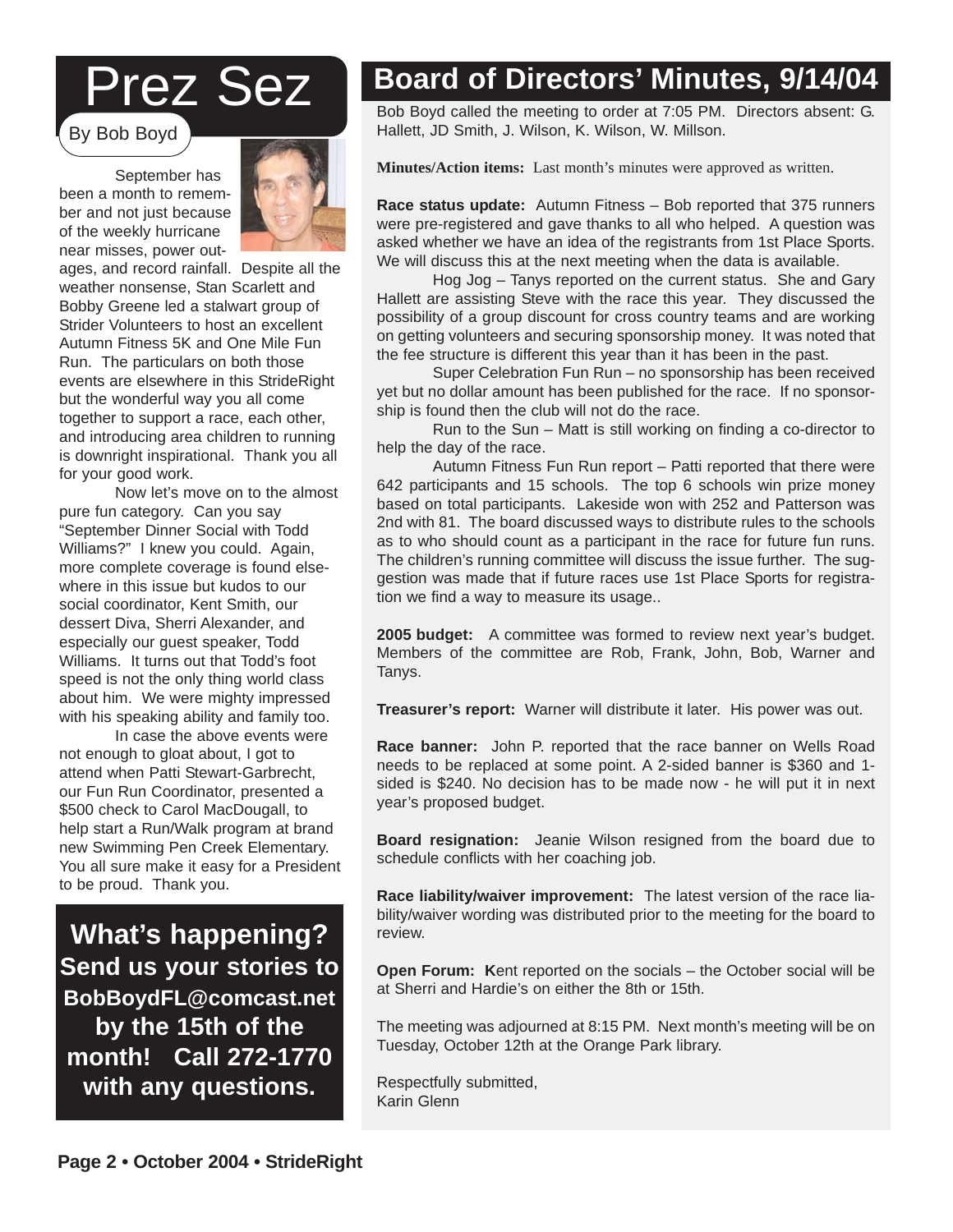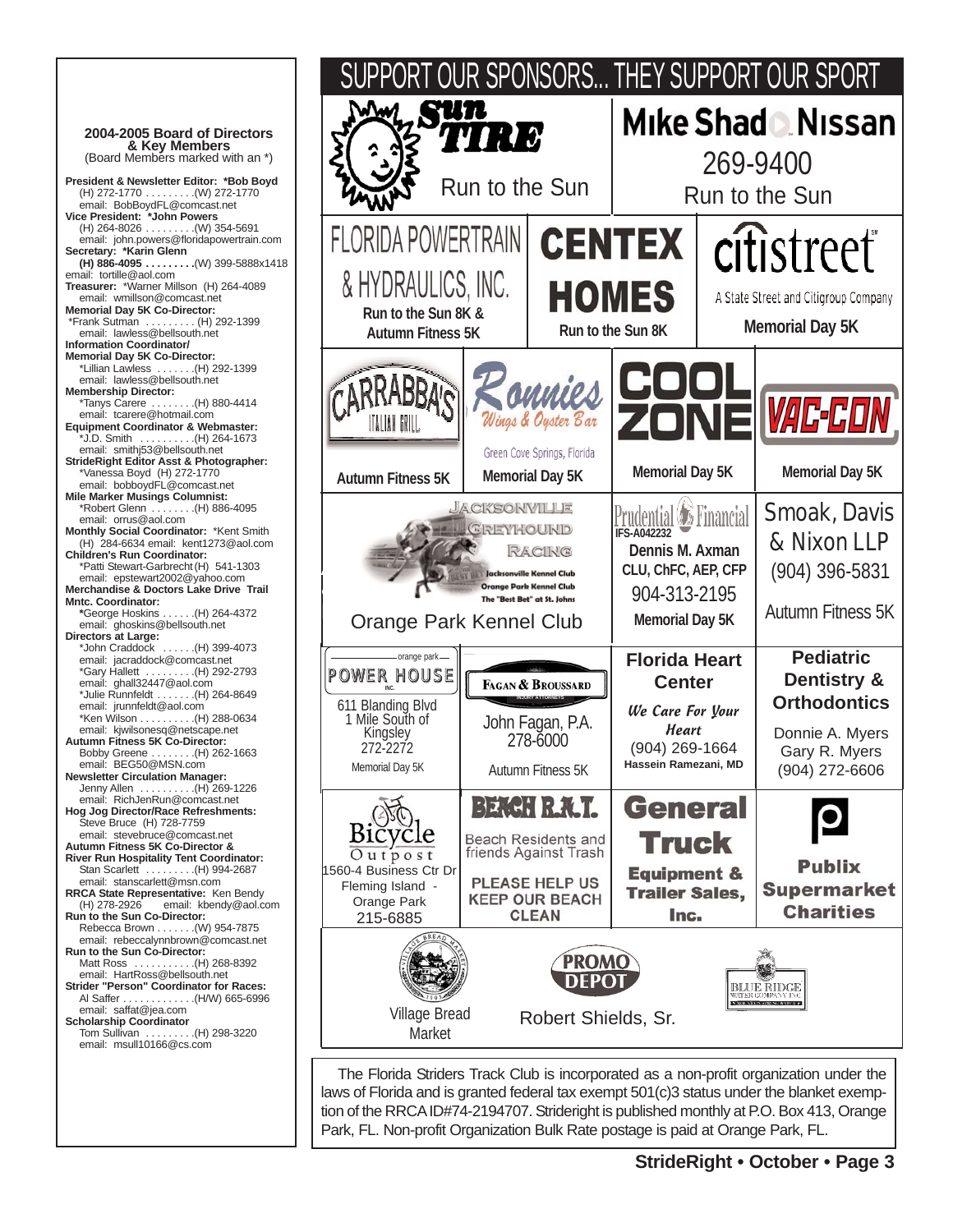#### **Autumn Fitness 5K (continued from Page 1)**

from Betty Cornett, who was unable to attend in person. We had 375 registered 5K participants and 642 Fun Run participants. Between the delicious meals provided by Carrabbas and our usual bounty of post-race refreshments, there was no hunger or thirst to be found. We need to thank our great sponsors and contributors. The Orange Park Kennel Club not only shares their excellent facility to host this event but contributes \$1800 to the top six schools with the most Fun Run participation. Publix Charities, Myers Pediatric Dentistry & Orthodontics, Florida Powertrain & Hydraulics, General Truck Equipment & Trailer Sales, Inc., Beach Residents Against

Trash (R.A.T.), Fagan & Broussard , Injury Attorneys, the Florida Heart Center, the Clay County Sheriff's Department, and, of course, Carrabbas Italian Grill. It is the support of the sponsors, members, volunteers, and runners that enables the Florida Striders to direct over \$7000 to Children's Running and Scholarships in our community. The high caliber of the people involved allows us to enjoy ourselves in the process. Don't miss the article on the Fun Run elsewhere in this StrideRight issue and please take note of the listing of our generous volunteers listed also. Please accept my apologies if I missed anyone – you all did a great job and it showed!



**Page 4 • October 2004 • StrideRight**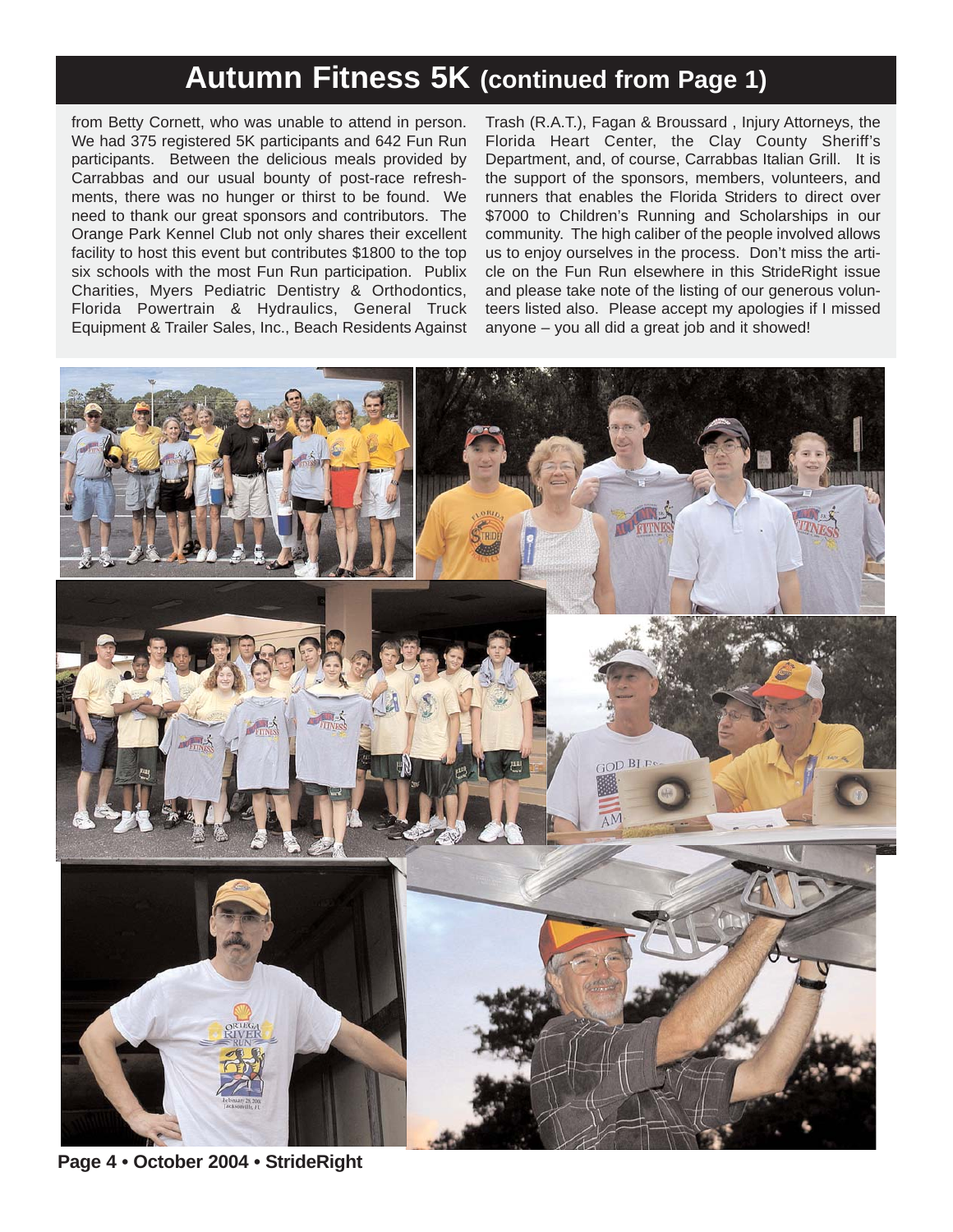### **Autumn Fitness Fun Run is a Great Time - It Also Brings \$1800 to Fund Fitness in Our Schools by Bob Boyd**

There is truth in advertising because it really was a Fun Run on Saturday, September 11th. If you were there when the Fun Run started you saw a few megawatts of enthusiasm as at least 642 runners representing fifteen schools headed out for this one mile event. Perhaps more impressive, there were lots of smiles and proud looks on the faces of the 642 finishers as they came across the line, many greeted by their coaches and families.

These events do not happen without a lot of planning and preparation. Luckily we are blessed with a talented Fun Run Coordinator, Patti Stewart-Garbrecht, and a great group of volunteers who handled a bazillion tasks which included registration, getting nutritious post-race treats, handing out finisher awards, collecting finisher tags, counting the finishers from each school, preparing and distributing LOTS of Fun Run flyers, and entertaining the children before the race. We also need to recognize the excellent coaches, teachers, and parents who work hard at motivating their children to come and participate in a fun and healthy activity. For the six schools with the most participation, we are pleased to see additional money going to support physical fitness programs in their schools. Now for the names of those top six schools:

- 1) Lakeside Elementary
- 2) Paterson Elementary
- 3) Swimming Pen Creek
- 4) Pinewood Christian Academy
- 5) Orange Park Elementary
- 6) Thunderbolt Elementary

We would like to extend our special thanks to the Orange Park Kennel Club for their \$1800 donation of Fun Run Participation prize money for the schools, as well as all of our sponsors, volunteers, and members who make it possible to make a difference in the lives of our children. We frequently read about problems with epidemic obesity and the impact on our children's quality of life and lifespan as a result. It is a pleasure to be involved with a group which is actually doing something about it. A special note: Gary Myers of Myers Pediatric Dentistry & Orthodontics, is not only a great sponsor of our Autumn Fitness event but should be commended for both quick reaction and foot speed when he saw one young runner get hung up with a lost shoe at the start and jumped in to divert those runners approaching quickly from behind and make sure there was no problem. Good job Gary!



**StrideRight • October • Page 5**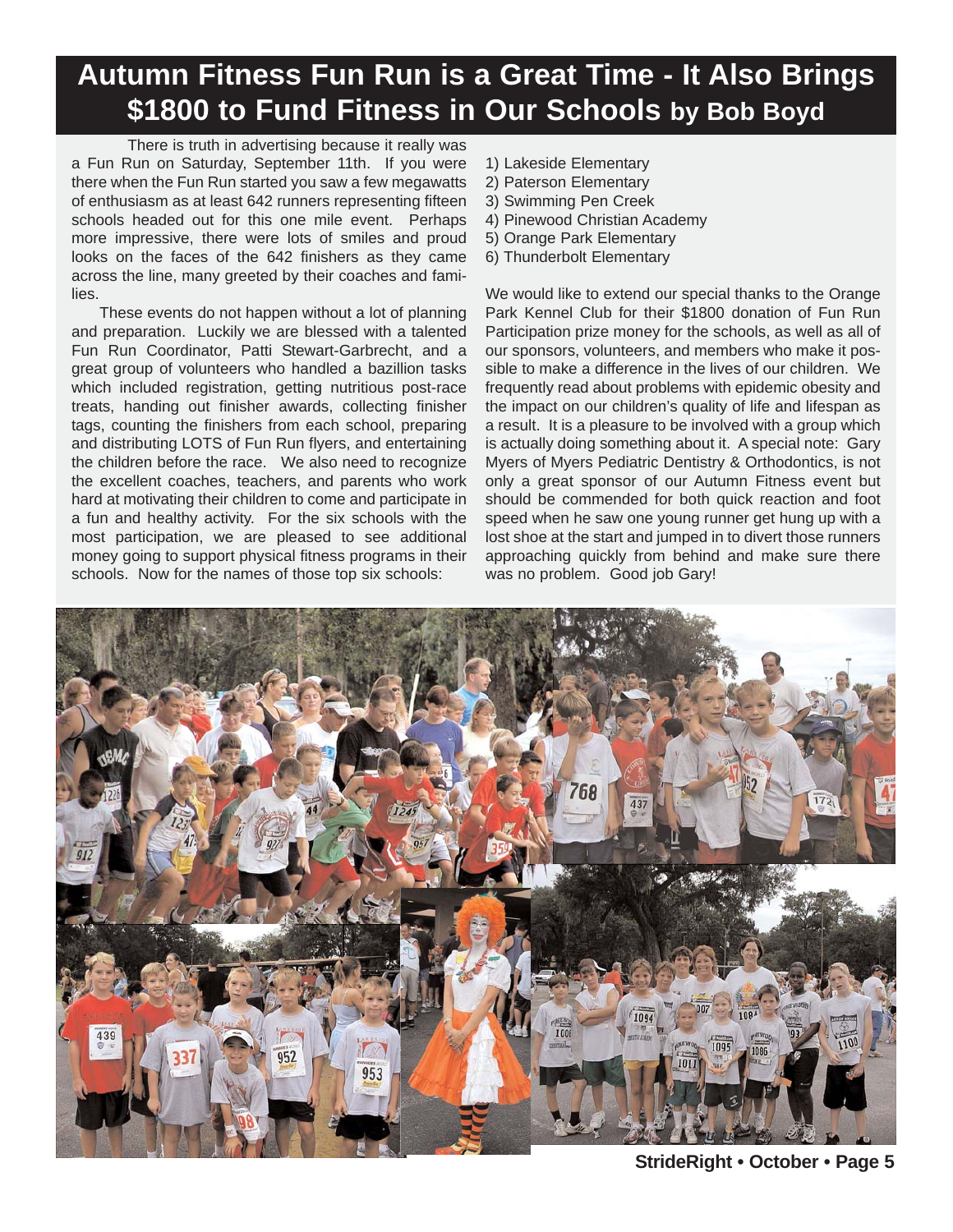#### **Autumn Fitness Volunteers and Supporters**

Jenny Allen Richard Allen Ken Bendy Marie Bendy Brittany Bokros Dave Bokros Kate Bouvatte Bob Boyd Lisa Boyd Mike Boyd Vanessa Boyd Rebecca Brown Tanys Carere Sung Ho Choi John Craddock Nikki Crawford Kim Crist Carolyn Disher Bill Dunn Steve Edgell Gretchen Ehrlinger Elena Etter Mike Ford Frank Frazier Susan Gostage Susan Green Bobby Greene

Gary Hallett Kristen Harvison George Hoskins Trish Kabus Ed Kelly Kim Lavelle Lillian Lawless Bonny Lawrence Carol MacDougall Patt McEvers Dick Miller Elke Miller Sue Miller Kathy Murray Rick Powell John Powers John Raiford Pat Raiford Matt Ross Marge Ruebush Paul Ruebush Lori Scarlett Stan Scarlett Ed Schmidt Jeanette Schmidt JD Smith Kent Smith

Stan Smith Gena Star Patti Stewart-Garbrecht Jane Sullivan Mike Sullivan Tom Sullivan Frank Sutman Jan Taylor Kim Tracanna Danny Weaver Jeanie Wilson Ken Wilson Melissa Winsett Sherri Womack

#### **Beach Residents Against Trash (R.A.T.)** Richard Hayter

**Carrabbas Italian Grill** Debbie Perolise

**Clay County Sheriff's Dept.** **1st Place Sports** Doug Alred Jane Alred John Metzgar

**Clay County Line - The Florida Times-Union** Stephen Kindland

**Picture Plaques** Stewart Daniel

**Fagan & Broussard, Injury Attorneys** Mike Broussard John Fagan Ken Wilson

**Florida Powertrain** John Powers

**General Truck Equipment & Trailer Sales**

**Florida Heart Center** Page Ramezani, .

**Myers Pediatric Dentistry & Orthodontics** Gary Myers

**Orange Park Kennel Club** Howard Korman

**Navy Junior ROTC – Fleming Island High School** Chief Burns & his excellent team

**Publix Charities**

**Smoak, Davis, & Nixon, LLP**

### **We Had a Great Time with Todd Williams! by Bob Boyd**

Yes indeed we did all have a great time Thursday, September 16th up at the Anheuser-Busch Hospitality Suite. I would have attended for any one of several motivators. First off there was some time to swap lies with running buds and a wealth of tasty drinks at my favorite price - FREE! Next there was a delicious Italian buffet which allowed for generous portions. (Next time you go please say thanks to Lamar, our chef at each event at Anheuser-Busch.) The perfect accompaniment to any dinner, wonderful decadent desserts baked by our very own Sherri Alexander. A huge "Thanks" to Sherri for whipping up dessert for 73 of us in her "spare" time. Next on the hit parade, Todd Williams turns out to be not only a premier World Class runner but also a great speaker. It was an excellent presentation and he fielded a lot of questions from us and even stayed a bit longer to sign posters and answer a few more questions. I have to share a few of Todd's PR's because they still amaze me: One Mile - 4:00; 5K - 13:19; 10K - 27:31; 15K – 42:22; ½ marathon  $-$  1:00:11; marathon  $-$  2:11:17. Simply amazing! If you are in the market for a personal coach, you will

be interested to know that Todd is coaching in our area and there is more information available at PushThePace.com.

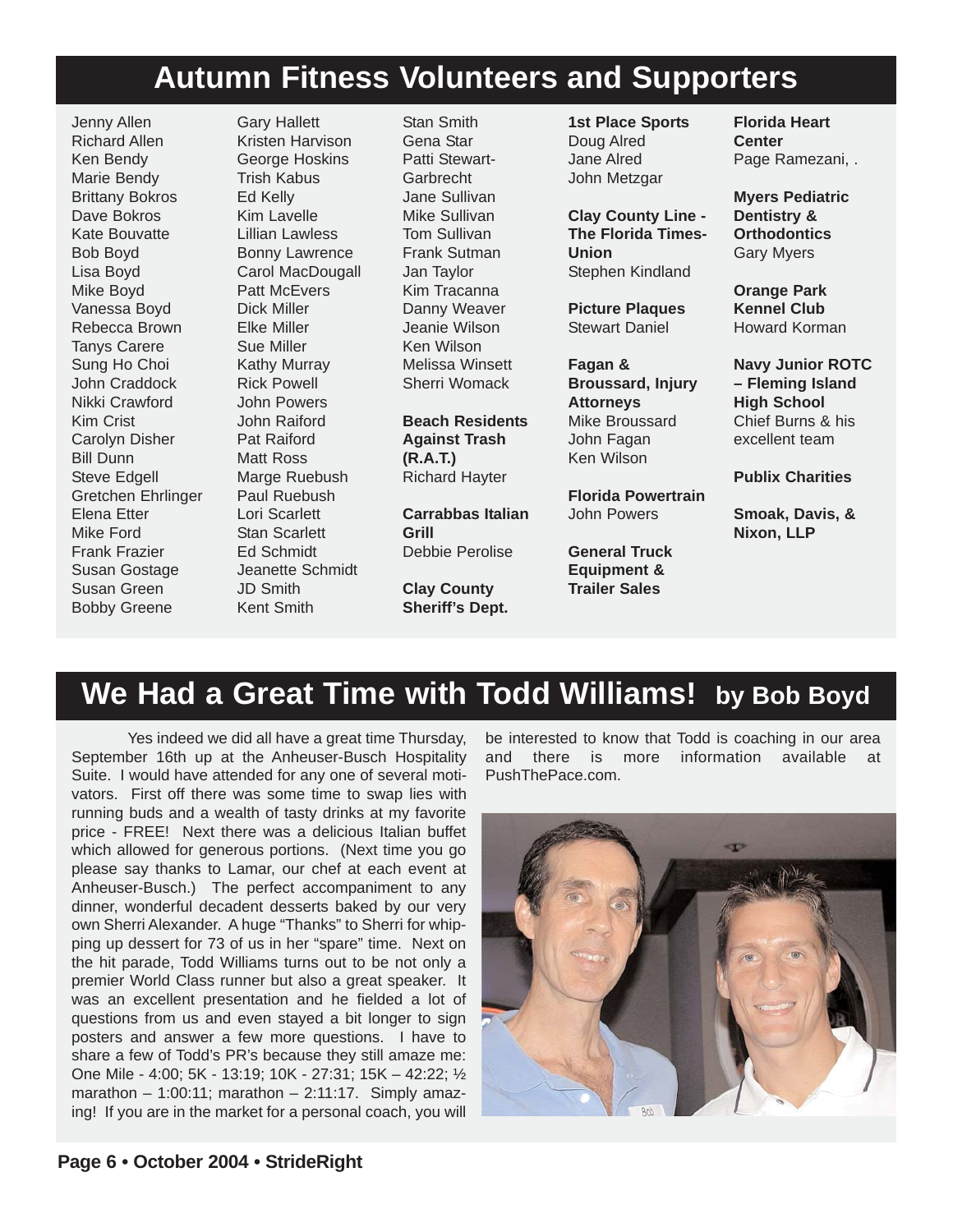#### **How to Get There! It's just a short drive from Orange Park with 2 main routes:** From Blanding & I-295:

- 1) South on Blanding to Knight Box Rd 6.5 miles
- 2) Left on Knight Box to 220 1.2 miles
- 3) Right on 220 to 209 (Russell Rd) 1.1 miles
- 4) Left on 209 to 739 (Henley) 1.3 miles
- 5) Right on 739 to Sandridge Rd (739B) 2.3 miles
- 6) Left on Sandridge to Ronnie VanZant Memorial Park - .6 miles

From US 17 & I-295:

- 1) South on US 17 to 220 5.5 miles
- 2) Right on 220 to 209 6.7 miles
- 3) Follow Steps 4-6 above
	- For more information contact Steve Bruce at 904- 728-7759 or email stevebruce@comcast.net



## **5K Race · Saturday · November 6, 2004 · 9:00 AM**

**1 Mile Fun Run - 10:00 AM · Awards Ceremony 10:15 AM · Lake Asbury, FL**

Cross Country course starts and finishes at Ronnie VanZant Memorial Park, 2760 Sandridge Rd

This course will not be suitable for wheelchair or other physically challenged participants.

Two lap cross country course. Spikes may be worn. Please arrive early to familiarize yourself with the course. Walkers are welcome but there will be no separate walking awards.

**Awards & Registration:** Top 3 Male & Female; Top Masters & Grand Masters; plus Top 3 in each age group, Male & Female: **AGE GROUPS**: 10 & under, 11-14, 15-19, 20-24, 25-29, 30-34, 35-39, 40-44, 45-49, 50-54, 55-59, 60- 64, 65-69, 70-74, 75-79, 80 & over. No multiple awards. **FUN RUN:** There is no charge for the Fun Run, but all runners must complete an entry form. Ribbons awarded to all finishers.

**RACE PACKET PICKUP:** Day of race only. Packet pickup & day of race registration will begin at 7:30 AM.

**COSTS:** (Includes T-Shirt and Post-race refreshments; T-Shirts are guaranteed to all pre-registered 5K entrants).**:** 

| <b>Entry received by</b> | <b>Striders/Military</b> | <b>Others</b> |
|--------------------------|--------------------------|---------------|
| October 27th             | \$10                     | \$12          |
| $10/28 - 11/5$           | \$13                     | \$15          |
| Race Day, 11/6           | \$20                     | \$20          |

**Make check payable to: Hog Jog 5K Mail completed application & check to: Hog Jog 1228 Blue Heron Lane Jacksonville Beach, FL 32250**

(Race fees are non-refundable.)

#### **Prefer the convenience of On Line Membership, Renewal, or Race Registration? Visit Active.com. They charge \$2.50 for their service.**

|      |                         |                                      |                                                                                |     |                |                    |  | <b>HOG JOG 5K ENTRY FORM</b> |           |                 |                               | RACE# (FSTC USE<br>ONLY) |  |  |                                               |       |             |                               |  |                                                                                                                                                                                                                                                                                                                                                                                                                                                                                                                                                                                                                                                                                                                                                                                                                                                                                                                                                                                                                                                                                                                                                                                                                                                                                                                                                                                                          |  |
|------|-------------------------|--------------------------------------|--------------------------------------------------------------------------------|-----|----------------|--------------------|--|------------------------------|-----------|-----------------|-------------------------------|--------------------------|--|--|-----------------------------------------------|-------|-------------|-------------------------------|--|----------------------------------------------------------------------------------------------------------------------------------------------------------------------------------------------------------------------------------------------------------------------------------------------------------------------------------------------------------------------------------------------------------------------------------------------------------------------------------------------------------------------------------------------------------------------------------------------------------------------------------------------------------------------------------------------------------------------------------------------------------------------------------------------------------------------------------------------------------------------------------------------------------------------------------------------------------------------------------------------------------------------------------------------------------------------------------------------------------------------------------------------------------------------------------------------------------------------------------------------------------------------------------------------------------------------------------------------------------------------------------------------------------|--|
|      |                         |                                      |                                                                                |     |                |                    |  |                              |           |                 |                               |                          |  |  |                                               |       |             |                               |  |                                                                                                                                                                                                                                                                                                                                                                                                                                                                                                                                                                                                                                                                                                                                                                                                                                                                                                                                                                                                                                                                                                                                                                                                                                                                                                                                                                                                          |  |
|      | First Name              |                                      |                                                                                |     |                |                    |  |                              | Last Name |                 |                               |                          |  |  |                                               |       |             |                               |  | Ever run/walked a race?                                                                                                                                                                                                                                                                                                                                                                                                                                                                                                                                                                                                                                                                                                                                                                                                                                                                                                                                                                                                                                                                                                                                                                                                                                                                                                                                                                                  |  |
|      |                         |                                      |                                                                                |     |                |                    |  | <b>RUN</b>                   |           |                 | <b>FUN RUN</b><br>(no charge) |                          |  |  |                                               |       |             |                               |  |                                                                                                                                                                                                                                                                                                                                                                                                                                                                                                                                                                                                                                                                                                                                                                                                                                                                                                                                                                                                                                                                                                                                                                                                                                                                                                                                                                                                          |  |
|      | Age                     |                                      |                                                                                | Sex |                | <b>Adult Sizes</b> |  |                              |           |                 |                               |                          |  |  |                                               |       |             |                               |  |                                                                                                                                                                                                                                                                                                                                                                                                                                                                                                                                                                                                                                                                                                                                                                                                                                                                                                                                                                                                                                                                                                                                                                                                                                                                                                                                                                                                          |  |
|      |                         |                                      |                                                                                |     |                |                    |  |                              |           |                 |                               |                          |  |  |                                               |       |             |                               |  |                                                                                                                                                                                                                                                                                                                                                                                                                                                                                                                                                                                                                                                                                                                                                                                                                                                                                                                                                                                                                                                                                                                                                                                                                                                                                                                                                                                                          |  |
|      |                         | Street Address (include apt. number) |                                                                                |     |                |                    |  |                              |           |                 |                               |                          |  |  |                                               |       |             |                               |  |                                                                                                                                                                                                                                                                                                                                                                                                                                                                                                                                                                                                                                                                                                                                                                                                                                                                                                                                                                                                                                                                                                                                                                                                                                                                                                                                                                                                          |  |
|      |                         |                                      |                                                                                |     |                |                    |  |                              |           |                 |                               |                          |  |  |                                               |       |             |                               |  |                                                                                                                                                                                                                                                                                                                                                                                                                                                                                                                                                                                                                                                                                                                                                                                                                                                                                                                                                                                                                                                                                                                                                                                                                                                                                                                                                                                                          |  |
| City |                         |                                      |                                                                                |     |                |                    |  |                              |           |                 |                               |                          |  |  |                                               | State |             |                               |  | Zip Code                                                                                                                                                                                                                                                                                                                                                                                                                                                                                                                                                                                                                                                                                                                                                                                                                                                                                                                                                                                                                                                                                                                                                                                                                                                                                                                                                                                                 |  |
|      |                         |                                      |                                                                                |     |                |                    |  |                              |           | Fee Enclosed \$ |                               |                          |  |  |                                               |       | Club Member | <b>Florida Striders Track</b> |  | Military                                                                                                                                                                                                                                                                                                                                                                                                                                                                                                                                                                                                                                                                                                                                                                                                                                                                                                                                                                                                                                                                                                                                                                                                                                                                                                                                                                                                 |  |
|      | <b>Telephone Number</b> | used by blind runners. Rev. 6/00.    |                                                                                |     |                |                    |  |                              |           |                 |                               |                          |  |  |                                               |       |             |                               |  | I know that running a road race is a potentially hazardous activity. I should not enter and run unless I am medically able and properly trained. I agree to abide by any decision of a race official relative to my ability to<br>with running in this event including, but not limited to: fall, contact with other participants, the effects of the weather, including high heat and/or humidity, traffic and the conditions of the road, all such risks being<br>knowing these facts and in consideration of your accepting my entry I, for myself and everyone entitled to act on my behalf, waive and release the FSTC, RRCA and all sponsors, their representatives and successors, from all<br>out of my participation in this event even though that liability may arise out of negligence or carelessness on the part of the persons named in this waiver. I also agree that I may be examined and treated if necessary dur<br>nel in the event medical problems of any cause arise. The race officials or the qualified personnel have the right to disqualify me and remove me from the race if, in their opinion, I may be suffering from a life threateni<br>RRCA Guidelines which prohibit the use of radio headsets or other portable sound systems, wheeled conveyances (excluding wheelchairs) including skateboards, roller skates or blades, baby joggers, bicycles, etc. Animals are |  |
|      |                         |                                      | Mail Check to: Hog Jog 5K • 1228 Blue Heron Lane• Jacksonville Beach, FL 32250 |     | Your Signature |                    |  |                              | Date      |                 |                               |                          |  |  | Parent's Signature (if under 18 years of age) |       |             |                               |  | Date                                                                                                                                                                                                                                                                                                                                                                                                                                                                                                                                                                                                                                                                                                                                                                                                                                                                                                                                                                                                                                                                                                                                                                                                                                                                                                                                                                                                     |  |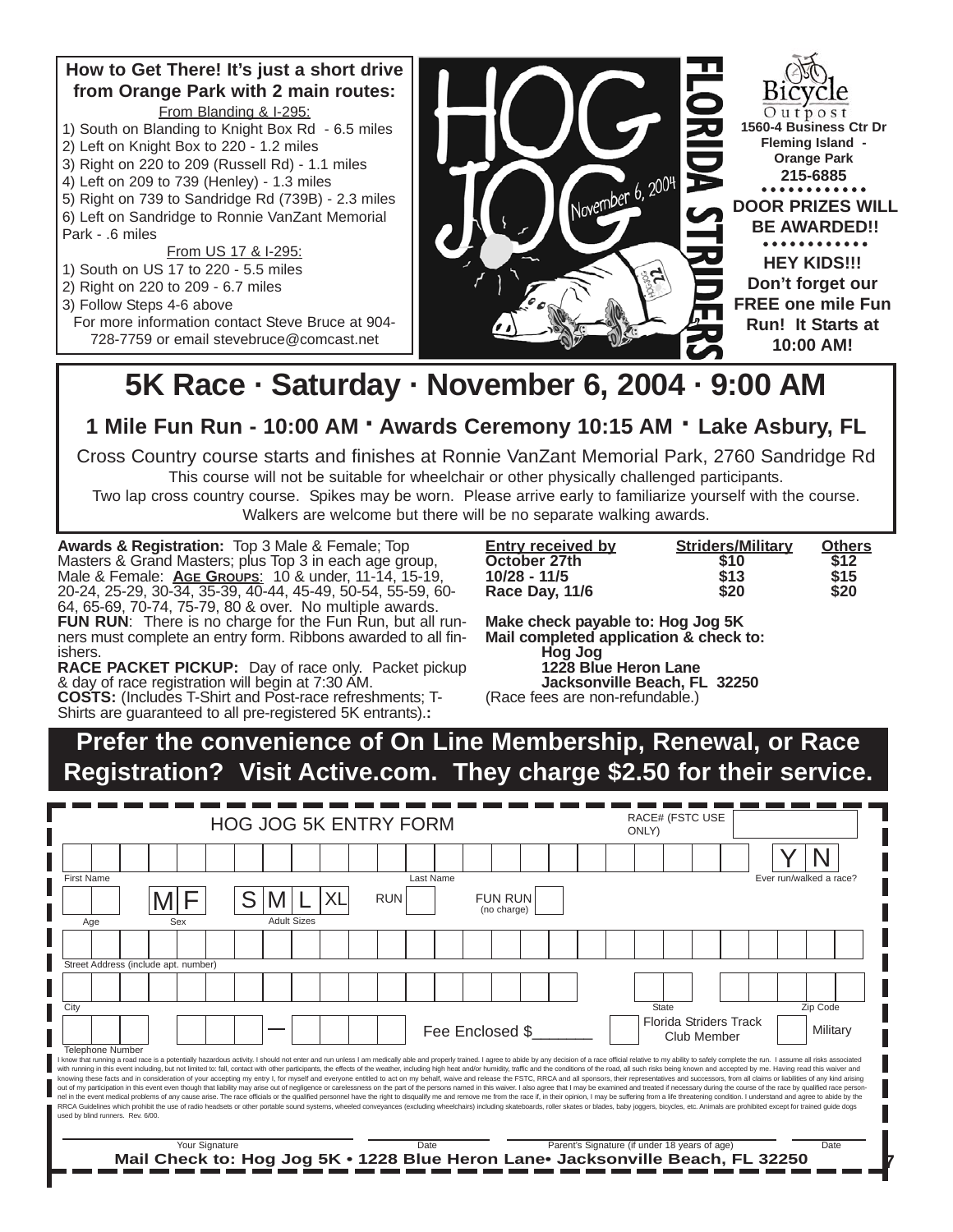|                                   |                          | Autumn Fitness 5K, September 11, 2004 Race Results |                |                |                               |                              |                                          |                |              |
|-----------------------------------|--------------------------|----------------------------------------------------|----------------|----------------|-------------------------------|------------------------------|------------------------------------------|----------------|--------------|
| O'all<br><b>Place</b><br>Open Men | Class<br>Place           | <b>Finisher, Age</b>                               | <b>Time</b>    | Pace           | O'all<br>Place<br>Men 20 - 24 | <b>Class</b><br><b>Place</b> | <b>Finisher, Age</b>                     | <b>Time</b>    | Pace         |
|                                   | 1                        | Owen Shott, 24                                     | 16:03          | 5:10           | 18                            | 1                            | Michael Kelly, 24                        | 18:39          | 6:00         |
| 2                                 | 2                        | John Metzgar, 42                                   | 16:09          | 5:12           | 24                            | $\sqrt{2}$                   | Jason Binette, 23                        | 18:59          | 6:06         |
|                                   |                          |                                                    |                |                | 45                            | 3                            | Steven Dodge, 24                         | 20:55          | 6:44         |
|                                   |                          |                                                    |                |                | 49                            | 4                            | Robert Walker, 23                        | 21:22          | 6:52         |
|                                   |                          |                                                    |                |                | 58                            | 5                            | Jason Bianchi, 22                        | 21:56          | 7:03         |
|                                   |                          |                                                    |                |                | 65                            | 6                            | Steven Litner, 23                        | 22:30          | 7:14         |
|                                   |                          |                                                    |                |                | 144                           | $\overline{7}$               | Jamais Atkinson, 23                      | 28:09          | 9:04         |
|                                   |                          |                                                    |                |                |                               |                              |                                          |                |              |
|                                   |                          |                                                    |                |                | Men 25 - 29                   |                              |                                          |                |              |
|                                   |                          |                                                    |                |                | 5                             | 1                            | Shawn Williams, 28                       | 16:58          | 5:28         |
|                                   |                          |                                                    |                |                | 9                             | 2                            | Cory Geisse, 27                          | 17:34          | 5:39         |
|                                   |                          |                                                    |                |                | 20                            | 3                            | Bradford Risner, 25                      | 18:41          | 6:01         |
|                                   |                          |                                                    |                |                | 52                            | 4                            | Brian Stewart, 26                        | 21:25          | 6:53         |
| 3                                 | 3                        | Robert Villacres, 35                               | 16:51          | 5:25           | 70                            | 5                            | Michael Brower, 25                       | 22:43          | 7:19         |
|                                   |                          |                                                    |                |                | 84                            | 6                            | Thomas Horner, 25                        | 23:41          | 7:37         |
| <b>Open Women</b>                 |                          |                                                    |                |                | 113                           | 7                            | Joe Geiger, 28                           | 25:08          | 8:05         |
| 1.                                | 1                        | Lisa Vaill, 41<br>Patti Stewart-Garbrecht, 42      | 17:57          | 5:46           | 114                           | 8                            | David Halstead, 27                       | 25:09          | 8:05         |
| 2<br>3                            | $\overline{c}$<br>3      |                                                    | 18:30          | 5:57<br>6:21   | 122<br>137                    | 9<br>10                      | Jorge Gomez, 29<br>Matthew Glass, 26     | 25:39<br>27:31 | 8:15<br>8:51 |
|                                   |                          | Denise Metzgar, 38                                 | 19:44          |                | 157                           | 11                           | Ryan Kenkel, 27                          | 29:07          | 9:22         |
| <b>Masters Men</b>                |                          |                                                    |                |                | 185                           | 12                           | Nick Christopolis, 29                    | 36:10          | 11:38        |
| 6                                 | 1                        | Sean McCormick, 43                                 | 17:01          | 5:29           |                               |                              |                                          |                |              |
|                                   |                          |                                                    |                |                | Men 30 - 34                   |                              |                                          |                |              |
|                                   | <b>Masters Women</b>     |                                                    |                |                | 4                             | 1                            | Rick Patterson, 34                       | 16:53          | 5:26         |
| 5                                 | 1                        | Kathleen Kaye, 46                                  | 20:40          | 6:39           | $\overline{7}$                | 2                            | Gary Myers, 31                           | 17:08          | 5:31         |
|                                   |                          |                                                    |                |                | 16                            | 3                            | David Mullen, 31                         | 18:33          | 5:58         |
|                                   | <b>Grand Masters Men</b> |                                                    |                |                | 23                            | 4                            | Mills Ramseur, 32                        | 18:57          | 6:06         |
| 15                                | 1                        | Page Ramezani, 55                                  | 18:25          | 5:55           | 31                            | 5                            | Craig Herzog, 30                         | 19:37          | 6:19         |
|                                   |                          |                                                    |                |                | 37                            | 6                            | Mark McCulloch, 34                       | 20:10          | 6:29         |
|                                   |                          | <b>Grand Masters Women</b>                         |                |                | 46                            | 7                            | Andrew Marchand, 33                      | 20:57          | 6:45         |
| 16                                | 1                        | Sharon Lucie, 53                                   | 22:45          | 7:19           | 61                            | 8                            | Chris Downs, 33                          | 22:22          | 7:12         |
|                                   |                          |                                                    |                |                | 76                            | 9                            | Charles Bundy, 34                        | 22:59          | 7:24         |
|                                   | Men 10 & Under           |                                                    |                |                | 79                            | 10                           | Jason Grover, 34                         | 23:24          | 7:32         |
| 56                                | 1                        | Andrew Smith, 9                                    | 21:46          | 7:00           | 87                            | 11                           | Chris Lunsford, 33                       | 23:50          | 7:40         |
| 97                                | $\overline{2}$           | David Ferman, 10                                   | 24:31          | 7:53           | 93                            | 12                           | Nick Asseita, 33                         | 24:14          | 7:48         |
| 126                               | 3<br>4                   | Sam Gladding, 8                                    | 26:02          | 8:22           | 104                           | 13<br>14                     | Tony Leon, 34                            | 24:47          | 7:58         |
| 168                               |                          | Greg Gibson, 10                                    | 30:58<br>31:04 | 9:58           | 107<br>117                    |                              | Chad Latour, 31                          | 24:57<br>25:21 | 8:02         |
| 169<br>192                        | 5<br>6                   | Harrison Fitcher, 10<br>Zachary Allen, 9           | 40:20          | 10:00<br>12:59 | 121                           | 15<br>16                     | George Schneider, 32<br>Arthur Perez, 31 | 25:39          | 8:09<br>8:15 |
| 194                               | $\overline{7}$           | Matthew Tison, 10                                  | 50:07          | 16:08          | 127                           | 17                           | Steven McGehee, 30                       | 26:23          | 8:29         |
|                                   |                          |                                                    |                |                | 129                           | 18                           | Michael Nadeau, 31                       | 26:30          | 8:31         |
| Men 11 - 14                       |                          |                                                    |                |                | 130                           | 19                           | Ben Garrett, 34                          | 26:31          | 8:32         |
| 33                                | 1                        | Trent Blair, 13                                    | 19:53          | 6:24           | 131                           | 20                           | Richardo Trevino, 32                     | 26:54          | 8:39         |
| 50                                | $\overline{c}$           | Hunter Hayes, 12                                   | 21:23          | 6:53           | 135                           | 21                           | Paul Schaefer, 31                        | 27:19          | 8:47         |
| 67                                | 3                        | Jeremy Ferman, 13                                  | 22:31          | 7:15           | 161                           | 22                           | David Bisson, 32                         | 29:44          | 9:34         |
| 99                                | $\overline{4}$           | Kris Smith, 14                                     | 24:36          | 7:55           | 172                           | 23                           | Manish Gautam, 32                        | 31:52          | 10:15        |
| 106                               | $\,$ 5 $\,$              | Nick Robin, 12                                     | 24:50          | 7:59           | 176                           | 24                           | David Blair, 32                          | 32:44          | 10:32        |
| 143                               | 6                        | Tyler Trevino, 11                                  | 28:04          | 9:02           | 177                           | 25                           | Dennis Ballais, 30                       | 32:57          | 10:36        |
| 164                               | $\overline{7}$           | Ryan Coulter, 12                                   | 30:33          | 9:50           | 188                           | 26                           | Jeremy Bailey, 33                        | 38:07          | 12:16        |
| 165                               | 8                        | Austin Swaney, 13                                  | 30:46          | 9:54           |                               |                              |                                          |                |              |
| 193                               | 9                        | John Kearney Jr, 13                                | 41:39          | 13:24          | Men 35 - 39                   |                              |                                          |                |              |
|                                   |                          |                                                    |                |                | 11                            | 1                            | Craig Alderman, 38                       | 17:52          | 5:45         |
| Men 15 - 19                       |                          |                                                    |                |                | 21                            | $\overline{c}$               | Paul Wilson, 35                          | 18:45          | 6:02         |
| 13                                | 1                        | Johnathan Esteban, 15                              | 18:19          | 5:54           | 22                            | 3                            | Dean Krueger, 38                         | 18:50          | 6:03         |
| 32                                | $\overline{c}$           | Matt Acheson, 15                                   | 19:38          | 6:19           | 25                            | 4                            | Jb Long, 35                              | 18:59          | 6:06         |
| 42                                | 3                        | Bradley Nettles, 19                                | 20:49          | 6:42           | 28                            | 5                            | Jack Sisk, 35                            | 19:11          | 6:10         |
| 59                                | $\overline{4}$           | Andy Morgan, 19                                    | 22:03          | 7:06           | 30                            | 6                            | Peyton Godwin, 39                        | 19:35          | 6:18         |
| 174                               | $\,$ 5 $\,$              | Sean Phillips, 19                                  | 32:37          | 10:30          | 38                            | 7                            | Nicholas Jongebloed, 39                  | 20:19          | 6:32         |
| 189                               | 6                        | Joe Connolly, 19                                   | 38:32          | 12:24          | 41                            | 8                            | Mike Coulter, 38                         | 20:36          | 6:38         |
|                                   |                          |                                                    |                |                | 43                            | 9                            | Jeffrey Dickie, 38                       | 20:52          | 6:43         |

#### **Page 8 • October 2004 • StrideRight**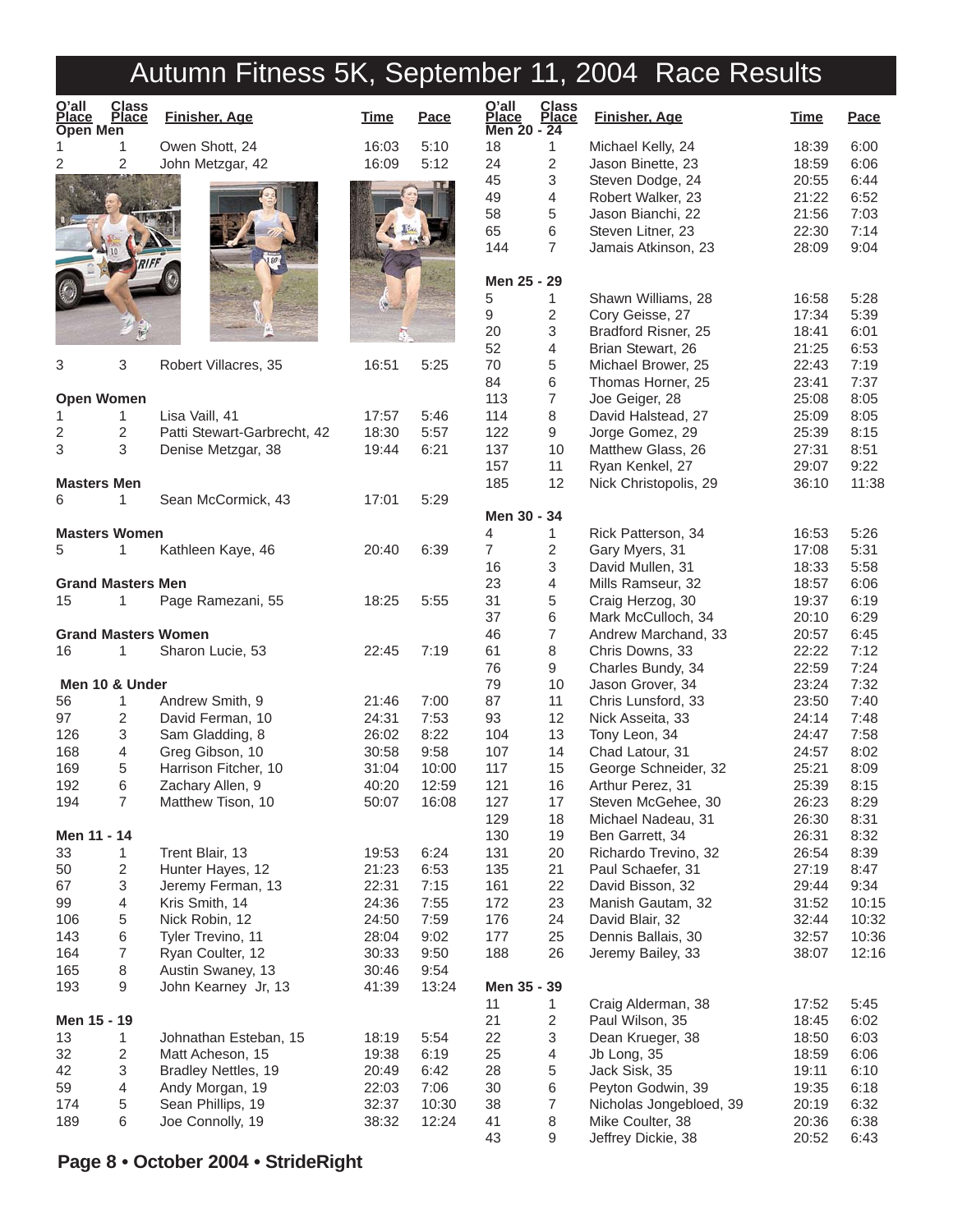# Autumn Fitness 5K, September 11, 2004 Race Results

| O'all<br>Place | Class<br>Place | <b>Finisher, Age</b> | Time  | Pace  |
|----------------|----------------|----------------------|-------|-------|
| 55             | 10             | Derek Thorsrud, 36   | 21:41 | 6:59  |
| 68             | 11             | Joe Young, 36        | 22:35 | 7:16  |
| 75             | 12             | Steve Imus, 36       | 22:58 | 7:23  |
| 96             | 13             | Earl Vinson, 39      | 24:26 | 7:52  |
| 110            | 14             | Larry Branz, 35      | 25:01 | 8:03  |
| 116            | 15             | Greg Wilkinson, 36   | 25:14 | 8:07  |
| 139            | 16             | Warren Smith, 35     | 27:32 | 8:52  |
| 150            | 17             | Michael Robin, 38    | 28:45 | 9:15  |
| 186            | 18             | Jeff Conley, 39      | 36:52 | 11:52 |
| 191            | 19             | Eric Allen, 35       | 40:20 | 12:59 |



| Men 40 - 44 |                |                      |       |       | $\epsilon$               |
|-------------|----------------|----------------------|-------|-------|--------------------------|
| 8           | 1              | Len Ferman, 41       | 17:11 | 5:32  | $\bar{l}$                |
| 10          | 2              | Steve Petitt, 43     | 17:46 | 5:43  | ξ                        |
| 36          | 3              | Mike Marchigiano, 40 | 20:05 | 6:28  | ć                        |
| 39          | $\overline{4}$ | John Dunsford, 44    | 20:21 | 6:33  | 1                        |
| 47          | 5              | Mark Grubb, 40       | 21:17 | 6:51  | 1                        |
| 54          | 6              | Brett Purdy, 41      | 21:36 | 6:57  | 1                        |
| 62          | $\overline{7}$ | Gary Gills, 41       | 22:24 | 7:12  | 1                        |
| 66          | 8              | John Williams, 41    | 22:30 | 7:14  | 1                        |
| 69          | 9              | Tom Simone, 44       | 22:37 | 7:17  | 1                        |
| 73          | 10             | Hank Gibson, 42      | 22:47 | 7:20  | 1                        |
| 85          | 11             | Mark Cook, 44        | 23:46 | 7:39  | 1                        |
| 88          | 12             | Kent Wilson, 42      | 23:55 | 7:42  |                          |
| 98          | 13             | Michael Dugan, 42    | 24:31 | 7:53  | ľ                        |
| 100         | 14             | Gaines Coker, 42     | 24:38 | 7:56  | 1                        |
| 102         | 15             | Gordon Simms, 44     | 24:43 | 7:57  | $\tilde{z}$              |
| 108         | 16             | James Kissinger, 44  | 24:57 | 8:02  | ξ                        |
| 111         | 17             | John Kearney, 41     | 25:03 | 8:04  | ξ                        |
| 118         | 18             | Steven Damit, 42     | 25:26 | 8:11  | 1                        |
| 123         | 19             | Michael Kraft, 42    | 25:46 | 8:17  | 1                        |
| 151         | 20             | David Carroll, 42    | 28:46 | 9:15  | 1                        |
| 154         | 21             | Robert Sites III, 40 | 28:53 | 9:18  | 1                        |
| 155         | 22             | Denard Peterson, 42  | 28:55 | 9:18  | 1                        |
| 166         | 23             | John Daniels, 40     | 30:49 | 9:55  |                          |
| 167         | 24             | Eddie Coppage, 44    | 30:55 | 9:57  | 1                        |
| 182         | 25             | Ed Kirby, 42         | 35:06 | 11:18 |                          |
|             |                |                      |       |       | ľ                        |
| Men 45 - 49 |                |                      |       |       | $\overline{\phantom{a}}$ |
| 12          | 1              | Bill Phillips, 49    | 18:05 | 5:49  | б                        |
| 14          | 2              | Anthony Truitt, 45   | 18:20 | 5:54  | 7                        |
| 17          | 3              | Jim Shields, 46      | 18:36 | 5:59  | 7                        |
| 26          | 4              | Bill Dunn, 46        | 19:00 | 6:07  | $\overline{I}$           |
| 40          | 5              | Stephen Beard, 49    | 20:28 | 6:35  | ξ                        |
| 64          | 6              | Brian McCue, 46      | 22:28 | 7:14  | ĉ                        |
| 77          | $\overline{7}$ | Paul Berna, 48       | 23:09 | 7:27  | ĉ                        |
| 80          | 8              | Davis Bennett, 48    | 23:28 | 7:33  | $\overline{1}$           |

| O'all<br><u>Place</u><br>81 | <b>Class</b><br><u>Place</u><br>9 | Finisher, Age<br>David Onkst, 49        | Time<br>23:30  | Pace<br>7:34 |
|-----------------------------|-----------------------------------|-----------------------------------------|----------------|--------------|
| 95                          | 10                                | David McRanie, 48                       | 24:17          | 7:49         |
| 101                         | 11                                | Harrison Sells, 45                      | 24:41          | 7:57         |
| 105                         | 12                                | Homer Babcock, 45                       | 24:49          | 7:59         |
| 109                         | 13                                | Richardo Hayter, 48                     | 25:00          | 8:03         |
| 124                         | 14                                | Greg Lohman, 49                         | 25:47          | 8:18         |
| 125                         | 15                                | Mark McDonnell, 49                      | 25:55          | 8:20         |
| 136                         | 16                                | Kevin Terry, 47                         | 27:27          | 8:50         |
| 142                         | 17                                | William Fletcher, 47                    | 27:56          | 8:59         |
| 145                         | 18                                | Rex Wells, 47                           | 28:13          | 9:05         |
| 148<br>160                  | 19<br>20                          | Michael Chlada, 45<br>Layne Wallace, 49 | 28:24<br>29:37 | 9:08<br>9:32 |
| 163                         | 21                                | Scott Cline, 46                         | 30:19          | 9:45         |
| 170                         | 22                                | Roy Wood, 49                            | 31:12          | 10:03        |
| 175                         | 23                                | Alan Phillips, 48                       | 32:37          | 10:30        |
| 190                         | 24                                | John Bildstein, 45                      | 39:15          | 12:38        |
| Men 50 - 54                 |                                   |                                         |                |              |
| 29                          | 1                                 | Larry Sassa, 50                         | 19:13          | 6:11         |
| 34                          | 2                                 | Joe Costas, 52                          | 19:58          | 6:26         |
| 35                          | 3                                 | Patrick McKeefery, 51                   | 20:01          | 6:26         |
| 44                          | 4                                 | Rexx Wier, 50                           | 20:52          | 6:43         |
| 51                          | 5                                 | Del Conner, 51                          | 21:24          | 6:53         |
| 53                          | 6                                 | Bob Kennedy, 53                         | 21:26          | 6:54         |
| 57                          | 7                                 | John Hirsch, 53                         | 21:48          | 7:01         |
| 63                          | 8                                 | Glenn Gergen, 51                        | 22:25          | 7:13         |
| 78                          | 9<br>10                           | Lewis Buzzell, 52                       | 23:13<br>23:49 | 7:28<br>7:40 |
| 86<br>91                    | 11                                | Tom Zicafoose, 51<br>Stephen Cooper, 52 | 24:05          | 7:45         |
| 103                         | 12                                | Peter Carnochan, 54                     | 24:46          | 7:58         |
| 119                         | 13                                | Hardie Alexander, 51                    | 25:28          | 8:12         |
| 133                         | 14                                | Patrick Brennan, 54                     | 27:11          | 8:45         |
| 140                         | 15                                | James Renniger, 54                      | 27:35          | 8:52         |
| 153                         | 16                                | Ron Turner, 53                          | 28:52          | 9:17         |
| 162                         | 17                                | Bob Buehn, 53                           | 29:54          | 9:37         |
| 173                         | 18                                | Thomas Ryan, 50                         | 32:16          | 10:23        |
| 179                         | 19                                | Jim Kehr, 50                            | 33:03          | 10:38        |
| Men 55 - 59                 |                                   |                                         |                |              |
| 19                          | 1                                 | Bruce Holmes, 57                        | 18:40          | 6:00         |
| 27                          | $\overline{c}$                    | Bernie Candy, 56                        | 19:06          | 6:09         |
| 82                          | 3<br>4                            | Danny Weaver, 57                        | 23:38          | 7:36         |
| 83<br>112                   | 5                                 | David Kelley, 57<br>Joe Butler, 57      | 23:39<br>25:07 | 7:37         |
| 115                         | 6                                 | Vincent Seiferd, 59                     | 25:10          | 8:05<br>8:06 |
| 120                         | 7                                 | James Lawson, 58                        | 25:31          | 8:13         |
| 141                         | 8                                 | Ed Kelly, 58                            | 27:54          | 8:59         |
| 147                         | 9                                 | Rollins King, 56                        | 28:22          | 9:08         |
| 152                         | 10                                | Larry Roberts, 57                       | 28:47          | 9:16         |
| 158                         | 11                                | Don Westerfeld, 56                      | 29:27          | 9:28         |
| Men 60 - 64                 |                                   |                                         |                |              |
| 48                          | 1                                 | Frank Frazier, 62                       | 21:20          | 6:52         |
| 60                          | 2                                 | Harvey Warnock, 62                      | 22:19          | 7:11         |
| 71                          | 3                                 | John Deantonis, 60                      | 22:43          | 7:19         |
| 72                          | 4                                 | Thom Henkel, 61                         | 22:46          | 7:20         |
| 74                          | 5                                 | Matt Ross, 64                           | 22:49          | 7:21         |
| 89                          | 6                                 | Harry Edwards, 62                       | 24:00          | 7:43         |
| 90                          | 7                                 | George Hoskins, 60                      | 24:03          | 7:44         |
| 92<br>128                   | 8<br>9                            | John Gauer, 60<br>Benjamin Holland, 64  | 24:07<br>26:26 | 7:45<br>8:30 |
|                             |                                   |                                         |                |              |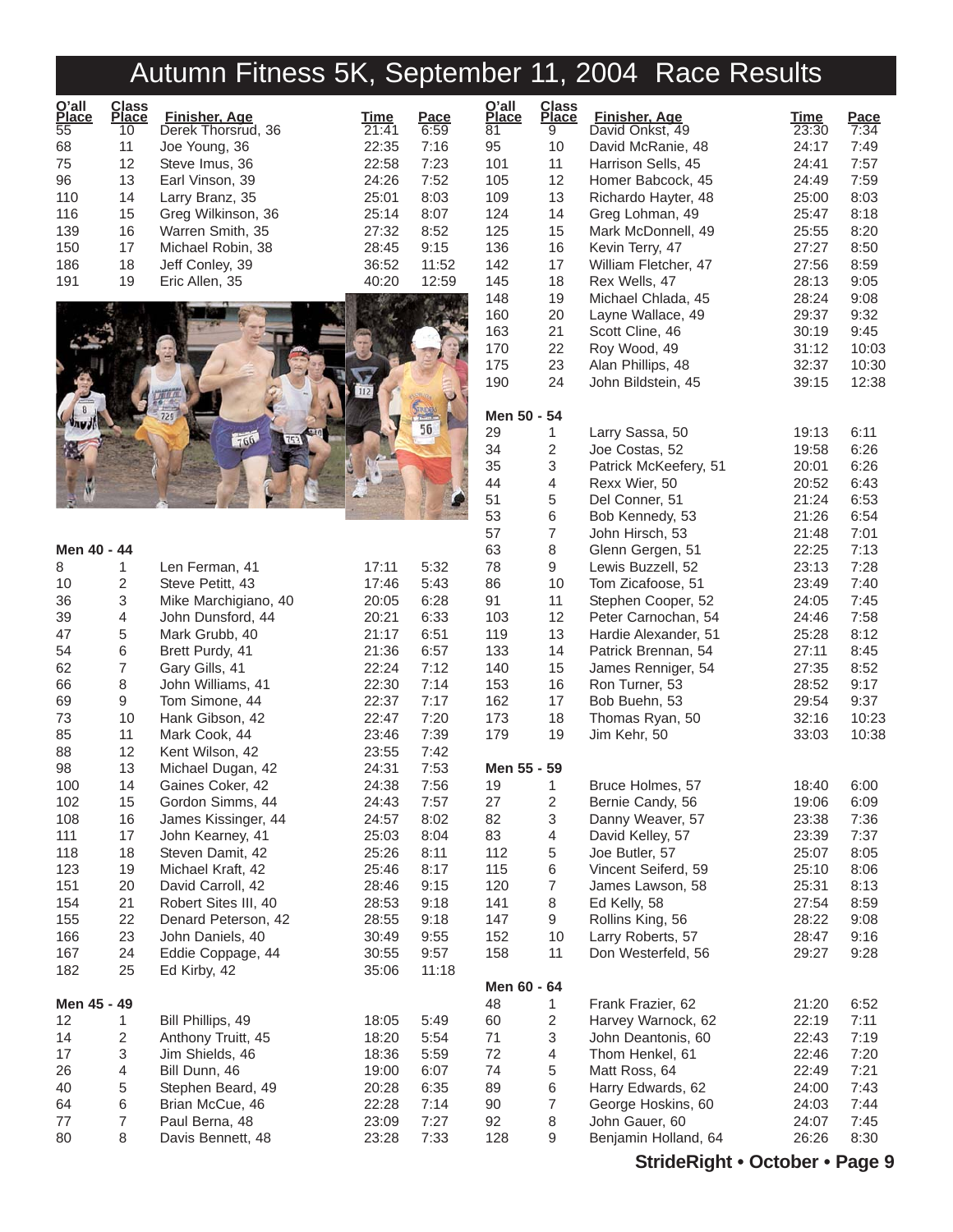# Autumn Fitness 5K, September 11, 2004 Race Results

| O'all<br><b>Place</b> | Class<br>Place | <b>Finisher, Age</b>                      | <b>Time</b>    | <u>Pace</u>    |
|-----------------------|----------------|-------------------------------------------|----------------|----------------|
| 132                   | 10             | Thomas Butler, 61                         | 27:01          | 8:42           |
| 146<br>149            | 11<br>12       | Paul Kelley, 60<br>Tom Sullivan, 64       | 28:18<br>28:31 | 9:06<br>9:11   |
| 180                   | 13             | Robert Moyer, 64                          | 33:04          | 10:38          |
|                       |                |                                           |                |                |
| Men 65 - 69           |                |                                           |                |                |
| 94                    | 1              | Everett Crum, 69                          | 24:15          | 7:48           |
| 156                   | $\overline{2}$ | Gordon Slater, 65                         | 29:04          | 9:21           |
| Men 70 - 74           |                |                                           |                |                |
| 134                   | 1              | Pat Gallagher, 73                         | 27:13          | 8:45           |
| 138                   | 2              | John Aimone, 74                           | 27:32          | 8:52           |
| 178                   | 3              | Al Saffer, 70                             | 33:01          | 10:37          |
| 181                   | 4              | Norman Thomas, 72                         | 33:12          | 10:41          |
| 184                   | 5              | Harry Milliron, 72                        | 35:37          | 11:28          |
| Men 75 - 79           |                |                                           |                |                |
| 159                   | 1              | Joe Conrad, 77                            | 29:29          | 9:29           |
| 171                   | 2              | Bob Carr, 75                              | 31:50          | 10:15          |
| 183                   | 3              | George Smith, 78                          | 35:15          | 11:21          |
| 187                   | 4              | George Coombs, 78                         | 37:28          | 12:03          |
| Women 10 & Under      |                |                                           |                |                |
| 35                    | 1              | Danielle Dunn, 9                          | 25:05          | 8:04           |
| 80                    | 2              | Alexandra Midgett, 10                     | 31:41          | 10:12          |
| <b>Women 11 - 14</b>  |                |                                           |                |                |
| 17                    | 1              | Kaitlin Yaracs, 13                        | 22:54          | 7:22           |
| 76                    | 2              | Katherine Midgett, 12                     | 30:53          | 9:56           |
| 84                    | 3              | Jennifer Dugan, 11                        | 32:10          | 10:21          |
| 99                    | 4              | Sarah Dunsford, 11                        | 34:43          | 11:10          |
| 115                   | 5              | Amanda Dugan, 13                          | 39:31          | 12:43          |
| 119                   | 6              | Christine Damit, 14                       | 40:18          | 12:58          |
| 120                   | 7              | Cora Bildstein, 14                        | 42:33          | 13:42          |
| <b>Women 15 - 19</b>  |                |                                           |                |                |
| 10                    | 1              | Carrie Rowe, 17                           | 21:58          | 7:04           |
| 25                    | 2              | Lauren Gergen, 15                         | 23:54          | 7:42           |
| 49                    | 3              | Lisabeth Quinn, 18                        | 26:49          | 8:38           |
| 64                    | 4              | Natalie Bear, 17                          | 29:43          | 9:34           |
| 71                    | 5              | Jennifer Foskey, 15                       | 30:21          | 9:46           |
| 79                    | 6              | Sarah Sercombe, 15                        | 31:39          | 10:11          |
| 118                   | 7              | Sarah Damit, 15                           | 40:18          | 12:58          |
| Women 20 - 24         |                |                                           |                |                |
| 4                     | 1              | Shannon Banks, 23                         | 20:40          | 6:39           |
| 38                    | 2              | Stephanie Simoni, 23                      | 25:13          | 8:07           |
| 42                    | 3              | Lauren Robinson, 24                       | 25:54          | 8:20           |
| 86                    | 4              | Helen Quinn, 21                           | 32:21          | 10:25          |
| 87<br>97              | 5<br>6         | Amy Petz, 23<br>Elizabeth Brannen, 22     | 32:23<br>33:39 | 10:25<br>10:50 |
| 107                   | $\overline{7}$ | Wendy Balderson, 23                       | 36:29          | 11:44          |
| 113                   | 8              | Nicole Lunsford, 21                       | 38:29          | 12:23          |
|                       |                |                                           |                |                |
| Women 25 - 29         |                |                                           |                |                |
| 29                    | 1<br>2         | McCall Morgan, 25                         | 24:24          | 7:51           |
| 30<br>43              | 3              | Tabitha Townsend, 26<br>Kim Singleton, 29 | 24:29<br>26:01 | 7:53<br>8:22   |
| 52                    | 4              | Angela Johnson, 28                        | 27:33          | 8:52           |
| 63                    | 5              | Laurel White, 26                          | 29:37          | 9:32           |
| 74                    | 6              | Jennifer Adams, 26                        | 30:36          | 9:51           |
|                       |                | Page 10 • October 2004 • StrideRight      |                |                |

| O'all<br><u>Place</u><br>$\frac{1}{78}$ | <b>Class</b><br>Place | Finisher, Age        | Time  | Pace  |
|-----------------------------------------|-----------------------|----------------------|-------|-------|
|                                         |                       | Kristy Walden, 26    | 31:15 | 10:03 |
| 92                                      | 8                     | Sarah Nebgen, 26     | 33:02 | 10:38 |
| 102                                     | 9                     | Rebecca Rebarich, 26 | 35:38 | 11:28 |
| Women 30 - 34                           |                       |                      |       |       |
| 11                                      | 1                     | Sarah Sheppard, 32   | 22:04 | 7:06  |
| 44                                      | 2                     | Amy Young, 32        | 26:10 | 8:25  |
| 46                                      | 3                     | Noemi Felts, 34      | 26:14 | 8:27  |
| 51                                      | 4                     | Rachel Pike, 32      | 26:55 | 8:40  |
| 53                                      | 5                     | Denise Bandy, 34     | 27:41 | 8:54  |
| 55                                      | 6                     | Melody Blair, 30     | 28:00 | 9:00  |
| 57                                      | 7                     | Maria Littlejohn, 32 | 28:54 | 9:18  |
| 59                                      | 8                     | Patty Leon, 31       | 29:06 | 9:22  |



| 72<br>73<br>77<br>82<br>85<br>91<br>98<br>101<br>104<br>105<br>108 | 9<br>10<br>11<br>12<br>13<br>14<br>15<br>16<br>17<br>18<br>19 | Mary Ann Bolin, 31<br>Tonia Menard, 33<br>Katrina Williamson, 31<br>Michelle McCulloch, 34<br>Allison Hastie, 34<br>Luann Ballais, 34<br>Tina Schneider, 33<br>Juli Williams, 34<br>Amy Bern, 32<br>Debra Casalle, 30<br>Sondra Garrett, 34 | 30:24<br>30:24<br>31:04<br>31:56<br>32:17<br>32:56<br>34:29<br>35:14<br>35:53<br>36:10<br>36:45 | 9:47<br>9:47<br>10:00<br>10:17<br>10:23<br>10:36<br>11:06<br>11:20<br>11:33<br>11:38<br>11:49 |
|--------------------------------------------------------------------|---------------------------------------------------------------|---------------------------------------------------------------------------------------------------------------------------------------------------------------------------------------------------------------------------------------------|-------------------------------------------------------------------------------------------------|-----------------------------------------------------------------------------------------------|
|                                                                    |                                                               |                                                                                                                                                                                                                                             |                                                                                                 |                                                                                               |
|                                                                    | <b>Women 35 - 39</b>                                          |                                                                                                                                                                                                                                             |                                                                                                 |                                                                                               |
| 12                                                                 | 1                                                             | Susan Fish, 38                                                                                                                                                                                                                              | 22:15                                                                                           | 7:10                                                                                          |
| 14                                                                 | 2                                                             | Nancy Williams, 37                                                                                                                                                                                                                          | 22:26                                                                                           | 7:13                                                                                          |
| 18                                                                 | 3                                                             | Kellie Howard, 37                                                                                                                                                                                                                           | 23:09                                                                                           | 7:27                                                                                          |
| 20                                                                 | 4                                                             | Kimberly Hoyt, 38                                                                                                                                                                                                                           | 23:16                                                                                           | 7:29                                                                                          |
| 32                                                                 | 5                                                             | Ronda Robin, 36                                                                                                                                                                                                                             | 24:39                                                                                           | 7:56                                                                                          |
| 36                                                                 | 6                                                             | Sandra Foskey, 38                                                                                                                                                                                                                           | 25:08                                                                                           | 8:05                                                                                          |
| 40                                                                 | 7                                                             | Debbie Sleap, 35                                                                                                                                                                                                                            | 25:41                                                                                           | 8:16                                                                                          |
| 47                                                                 | 8                                                             | Jeanie Wilson, 39                                                                                                                                                                                                                           | 26:43                                                                                           | 8:36                                                                                          |
| 54                                                                 | 9                                                             | Teresa Mendoza, 35                                                                                                                                                                                                                          | 27:49                                                                                           | 8:57                                                                                          |
| 56                                                                 | 10                                                            | Pamela Joyce, 35                                                                                                                                                                                                                            | 28:29                                                                                           | 9:10                                                                                          |
| 58                                                                 | 11                                                            | Patty Miller, 37                                                                                                                                                                                                                            | 29:01                                                                                           | 9:20                                                                                          |
| 65                                                                 | 12                                                            | Emily Kirby, 36                                                                                                                                                                                                                             | 29:55                                                                                           | 9:37                                                                                          |
| 68                                                                 | 13                                                            | Dena Carter, 36                                                                                                                                                                                                                             | 29:57                                                                                           | 9:38                                                                                          |
| 69                                                                 | 14                                                            | Paula Wilkinson, 36                                                                                                                                                                                                                         | 29:59                                                                                           | 9:39                                                                                          |
| 75                                                                 | 15                                                            | Jonie Davis, 39                                                                                                                                                                                                                             | 30:52                                                                                           | 9:56                                                                                          |
| 88                                                                 | 16                                                            | Dianne Strachan, 38                                                                                                                                                                                                                         | 32:25                                                                                           | 10:26                                                                                         |
| 90                                                                 | 17                                                            | Angie Swaney, 39                                                                                                                                                                                                                            | 32:53                                                                                           | 10:35                                                                                         |
| 94                                                                 | 18                                                            | Josie Simmons, 39                                                                                                                                                                                                                           | 33:07                                                                                           | 10:39                                                                                         |
| 95                                                                 | 19                                                            | Chris Ogden, 36                                                                                                                                                                                                                             | 33:14                                                                                           | 10:42                                                                                         |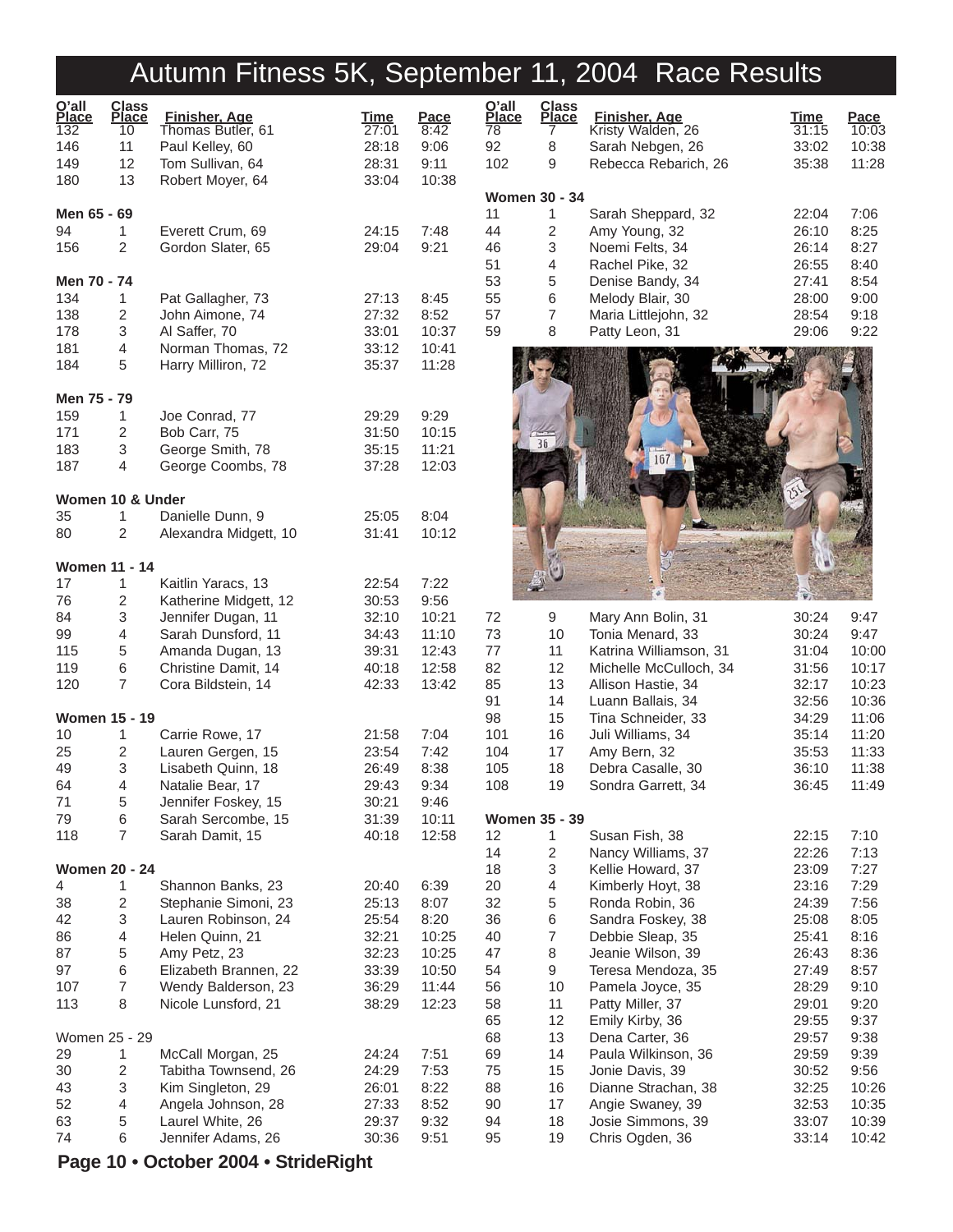#### Autumn Fitness 5K, September 11, 2004 Race Results

| O'all<br>Place<br>109 | <b>Class</b><br><b>Place</b><br>20 | Finisher, Age<br>Sheryl Trevino, 37 | Time<br>36:52 | Pace<br>11:52 | O'all<br>Place | <b>Class</b><br><b>Place</b><br><b>Women 50 - 54</b> | <b>Finisher, Age</b>  | Time  | Pace  |
|-----------------------|------------------------------------|-------------------------------------|---------------|---------------|----------------|------------------------------------------------------|-----------------------|-------|-------|
| 110                   | 21                                 | Trish Kabus, 39                     | 36:57         | 11:54         | 26             | 1                                                    | Jan Taylor, 53        | 24:09 | 7:46  |
| 116                   | 22                                 | Wendy Fenwick, 36                   | 39:37         | 12:45         | 39             | $\overline{2}$                                       | Nancy Toth, 50        | 25:23 | 8:10  |
|                       |                                    |                                     |               |               | 45             | 3                                                    | Donna Rettini, 52     | 26:10 | 8:25  |
| <b>Women 40 - 44</b>  |                                    |                                     |               |               | 67             | 4                                                    | Shirley Henkel, 50    | 29:57 | 9:38  |
| 6                     | 1                                  | Laurie Pinover, 41                  | 21:44         | 6:59          | 93             | 5                                                    | Christine Kehr, 51    | 33:03 | 10:38 |
| $\overline{7}$        | 2                                  | Debra Rokosz, 41                    | 21:50         | 7:01          | 106            | $\,6\,$                                              | Deborah Pierce, 51    | 36:28 | 11:44 |
| 8                     | 3                                  | Allison Ronzon, 40                  | 21:55         | 7:03          | 112            | $\overline{7}$                                       | Sunee Damit, 51       | 38:07 | 12:16 |
| 13                    | 4                                  | Kathy Murray, 42                    | 22:24         | 7:12          | 121            | 8                                                    | Anita Bildstein, 53   | 43:12 | 13:54 |
| 15                    | 5                                  | Millie Tanner, 43                   | 22:35         | 7:16          | 124            | 9                                                    | Jennie Bailey, 54     | 49:12 | 15:50 |
| 21                    | 6                                  | Teresa Vaill, 41                    | 23:28         | 7:33          |                |                                                      |                       |       |       |
| 22                    | $\overline{7}$                     | Marcy Hurd, 41                      | 23:39         | 7:36          |                | <b>Women 55 - 59</b>                                 |                       |       |       |
| 37                    | 8                                  | Mary Anne Sinex, 44                 | 25:11         | 8:06          | 24             | 1                                                    | Sue Bee Branley, 57   | 23:52 | 7:41  |
| 83                    | 9                                  | Mary Gladding, 42                   | 32:03         | 10:19         | 27             | 2                                                    | Kwan Mc Call, 55      | 24:16 | 7:48  |
|                       |                                    |                                     |               |               | 34             | 3                                                    | Theresa Coomes, 58    | 25:00 | 8:03  |
| <b>Women 45 - 49</b>  |                                    |                                     |               |               | 48             | 4                                                    | Maria McNary, 58      | 26:45 | 8:36  |
| 9                     | 1                                  | Susan Briers, 49                    | 21:56         | 7:03          | 123            | 5                                                    | Mary Ellen Barber, 55 | 45:08 | 14:32 |
| 19                    | 2                                  | Cyndi Cox, 48                       | 23:16         | 7:29          |                |                                                      |                       |       |       |
| 23                    | 3                                  | Kim Crist, 47                       | 23:46         | 7:39          |                | <b>Women 60 - 64</b>                                 |                       |       |       |
| 28                    | 4                                  | Rajean Echegaray, 45                | 24:20         | 7:50          | 62             | 1                                                    | Susan Wallace, 63     | 29:37 | 9:32  |
| 31                    | 5                                  | Nancy Martin, 48                    | 24:34         | 7:54          | 89             | 2                                                    | Dolores Raffaelly, 64 | 32:41 | 10:31 |
| 33                    | 6                                  | Barbara Siglin, 46                  | 24:47         | 7:59          | 103            | 3                                                    | Arlene Olson, 61      | 35:45 | 11:30 |
| 41                    | $\overline{7}$                     | Robin Hayter, 49                    | 25:52         | 8:19          |                |                                                      |                       |       |       |
| 50                    | 8                                  | Melinda Terry, 45                   | 26:52         | 8:39          |                | <b>Women 65 - 69</b>                                 |                       |       |       |
| 60                    | 9                                  | Linda Cordes, 45                    | 29:06         | 9:22          | 114            | 1                                                    | Dot Mitchell, 67      | 38:46 | 12:28 |
| 61                    | 10                                 | Kimberly Lundy, 47                  | 29:20         | 9:26          |                |                                                      |                       |       |       |
| 66                    | 11                                 | Sandra Shines, 48                   | 29:56         | 9:38          |                | <b>Women 70 - 74</b>                                 |                       |       |       |
| 70                    | 12                                 | Kathy Smith, 47                     | 30:09         | 9:42          | 111            | 1                                                    | Norma Wasson, 71      | 37:28 | 12:03 |
| 81                    | 13                                 | Cheryl Pfannenstein, 46             | 31:42         | 10:12         | 117            | $\overline{2}$                                       | Diane Aimone, 74      | 40:18 | 12:58 |
| 96                    | 14                                 | Debbie Johnson, 48                  | 33:27         | 10:46         |                |                                                      |                       |       |       |
| 100                   | 15                                 | Sherri Kinney, 47                   | 34:43         | 11:10         |                | <b>Women 75 - 79</b>                                 |                       |       |       |
|                       |                                    |                                     |               |               | 122            | 1                                                    | Gloria Laws, 79       | 43:41 | 14:03 |

#### **Swimming Pen Creek Elementary Run/Walk Program Receives \$500 Start-Up Award From Florida Striders**



There are all kinds of equity. There is equity in your home, we buy shares in the equity markets, and then there is the equity we carry with us that we earn day by day, reputational equity. Carol MacDougall, Physical Education Teacher at brand new Swimming Pen Creek Elementary has LOTS of reputational equity with us due to a six year history of excellence with the Paterson Run/Walk program. The Striders provided financial help

when she began working at Paterson Elementary six years ago. That was an excellent investment from our perspective as she helped literally thousands of young ones connect exercise and fun. She did inspirational things with all the children there with the Run/Walk program. If you have never seen a couple hundred children excited about logging laps after school it is worth a trip over there to see it! The awards for the 50 mile, 100 mile … 400 mile T-Shirts and the presentation of the Marathon Medals the Striders provide are particularly fun to see. The Striders, and no doubt Swimming Pen Creek Elementary, feel lucky to have Carol working on a new Run/Walk program there. We look forward to seeing that program thrive. (For you Paterson parents, it looks like you are still in good shape with the introduction of PE Coach Mike Ford, who is continuing the Run/Walk program.) The picture above shows, left to right, their Principal, Lenore Paulk, Patti Stewart-Garbrecht, Children's Running Coordinator for the Striders, Carol MacDougall, and me, Bob Boyd.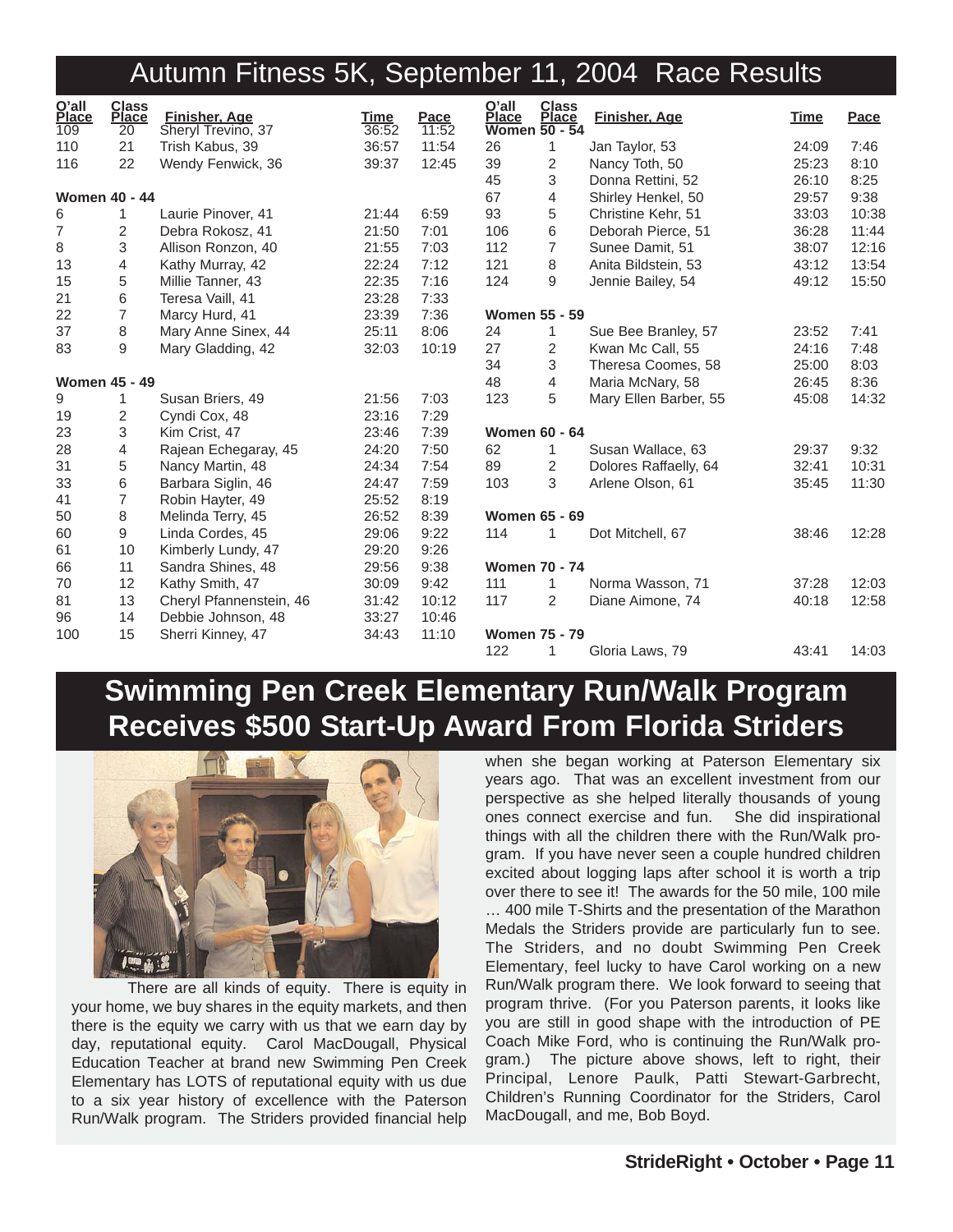#### **STRIDERS AT THE RACES RACE RESULTS To get your race results published, email StriderResults@aol.com SUMMER BEACH RUN 5 MILE** Tom Zicafoose 40:27

August 24, 2004 Frank Sutman 30:16 1st A/G Karin Glenn 30:27 1st O/A Female Bill Phillips 30:29 1st A/G Bruce Holmes 32:22 2nd A/G Bernie Candy 32:32 3rd A/G Patty Stewart 32:26 Masters Female Bill Dunn 33:29 Patrick McKeefery 34:02 2nd A/G Sung Ho Choi 34:12<br>Victor Corrales 34:20 Victor Corrales Herb Taskett 35:05 Terry Sikes 35:09 Rexx Weir 35:22 Frank Frazier 36:29 2nd A/G Patrick Gaughan 37:01 Stephanie Griffith 37:29 3rd Masters Female Kathy Murray 38:05 3rd Gary Gills 38:06 John DeAntonis 38:33 Rodney Smith 38:36 Matt Ross 39:00 Paul Berna 39:51 Steve Bruce 40:18 Thom Henkel 40:22

Jacksonville Beach

Steve Edgell 40:28 John Powers 40:30 Kim Crist 40:52 Sandy Rosenberg 41:47 John Gauer 41:48 Dave Bokros 41:51 Patti Smith 42:12 Chuck Bryner 42:24 A/G Kwan Supapan McCall 42:29 2nd A/G Augie Leone 43:00 1st A/G Jeremy Ferman 43:04 3rd A/G JD Beck 43:56 Rob Glenn 44:54 Kent Smith 45:13 Bobby Green 45:17 1st A/G Vicki Choinski 46:31 Bernie Gross 46:47 JD Smith 46:52 Susan Harms 46:53 Craig Harms 46:57 Nancy Harms 46:58 3rd A/G Jim Kehr 46:59 John Aimone 47:20 2nd A/G David Ferman 47:26 Len Ferman 47:27 Barbara Whitter 48:53 Tom Sullivan 49:09 Leo Sheckells 49:11 Claudia French 49:20

Roxanne Slater 49:58 Jonie Davis 52:04 Stan Scarlett 53:20 Delores Raffaelly 59:42 Al Saffer 1:00:30 3rd A/G Shirley Henkel 1:00:34 Zully Lopez 1:00:34 Christine Kehr 1:00:38 Trish Kabus 1:00:40 Bill Mitchell 1:02:41 Brenda Schwelling 1:05:55 George Coombes 1:07:54 Dot Mitchell 1:11:52 1st A/G Diane Aimone 1:12:15 2nd A/G Linda Brown 1:12:40 George Obi 1:13:14

#### **TURTLE TROT 5K**

Fernandina Beach September 11, 2004

Sharon Bridges 31:18 1st A/G Brenda Schwelling 38:00 Danielle DeMeza 38:10 2nd A/G

#### **TURTLE TROT 10K**

JD Beck 54:42 1st A/G Susan DeMeza 56:43 2nd A/G

### **Welcome New Members!**

**Anthony Balciunas David Blair Gehrett Bollinger Thomas Butler Dena Cartee Janice Del Toro Monique Fuentes**

**Jason Grover Thomas Horner Keith Jernigan Pam Joyce Ed Kirby Maria Littlejohn David Mullen**

**George Schneider, Jr. Vincent Seiferd, Jr. Sandra Shines Denise Stuart Steve Waterhouse**

**Page 12 • October 2004 • StrideRight**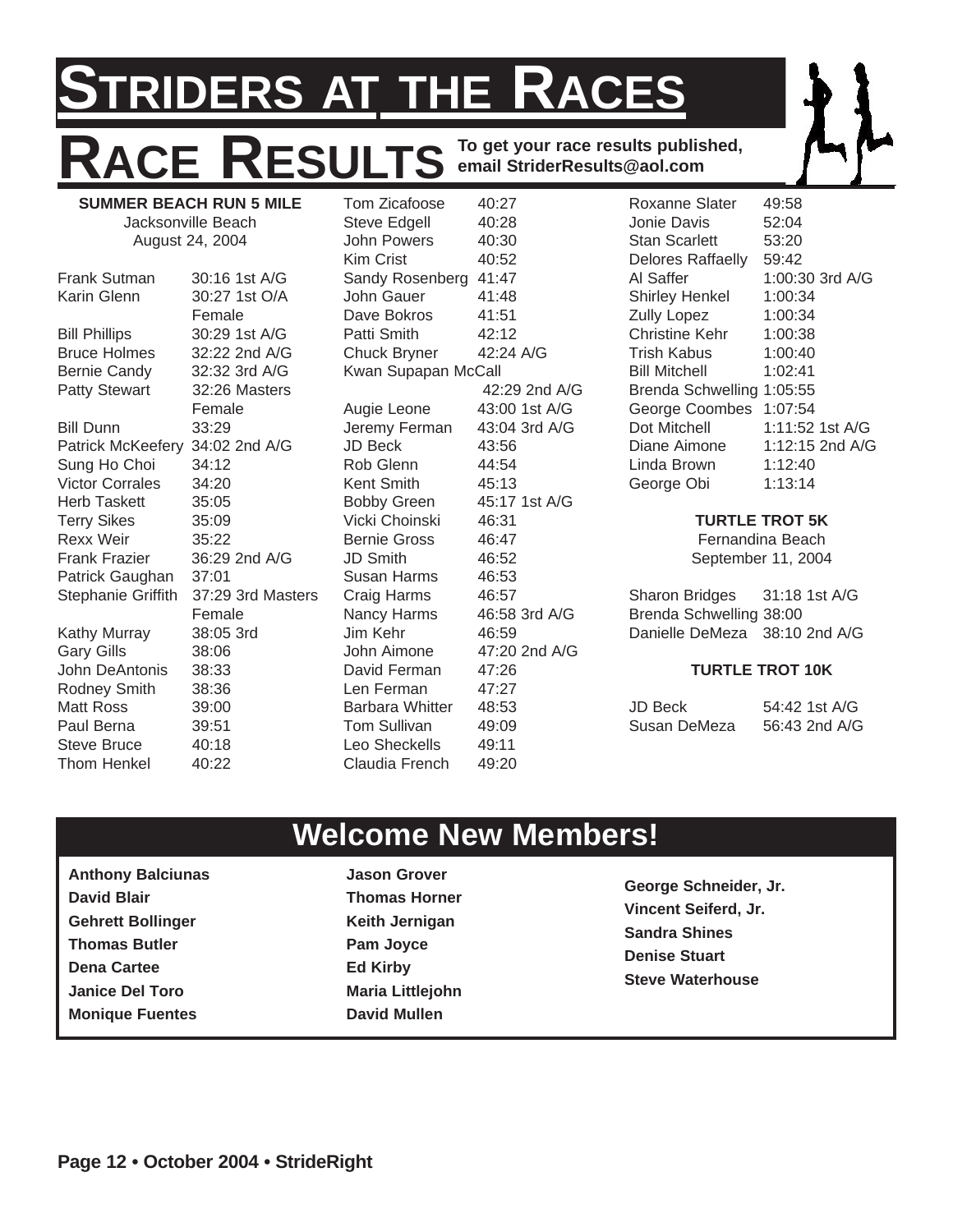**Race Calendar** 

Published as a service. Accuracy is not guaranteed. If you would like your race listed: Contact Ken Bendy, RRCA State Rep. (N. Florida) (904) 278-2926 or E-mail kbendy@aol.com.

|                    | for a NF list, with web links, see http://members.aol.com/rrcahtml/rrcacal.htm  |             |                                                                                 |                                                                                  |  |  |  |  |  |  |  |  |
|--------------------|---------------------------------------------------------------------------------|-------------|---------------------------------------------------------------------------------|----------------------------------------------------------------------------------|--|--|--|--|--|--|--|--|
| <b>DATE</b>        | <b>EVENT</b>                                                                    | <b>TIME</b> | <b>LOCATION</b>                                                                 | <b>CONTACT</b>                                                                   |  |  |  |  |  |  |  |  |
| Oct. $2$           | <b>1st Annual Marine Corps</b><br>Half Marathon & 5K                            | 8:00 a.m.   | <b>Memorial Wall</b><br>Alltel Stadium, Jax                                     | $(904)$ 739-1900                                                                 |  |  |  |  |  |  |  |  |
| Oct. $9$           | Dignity U Wear 5K                                                               | 8:00 a.m.   | City Hall, Ash Street, Fernandina                                               | $(904)$ 387-0528                                                                 |  |  |  |  |  |  |  |  |
| Oct. 10            | Senior Games 5K Run/Walk<br>Age 50 & over                                       | 8:00 a.m.   | Cypress Village, 4600 Middleton<br>Park Circle East, Jax                        | $(904) 639 - 8027$                                                               |  |  |  |  |  |  |  |  |
| Oct. 14            | Corporate Run 5K                                                                | 6:30 p.m.   | Jacksonville Landing                                                            | (904) 739-1917                                                                   |  |  |  |  |  |  |  |  |
| Oct. 16            | Fleet Feet 5K                                                                   | $7:30$ a.m. | <b>City Hall Fernandina Beach</b>                                               | $(904)$ 387-0528                                                                 |  |  |  |  |  |  |  |  |
| Oct. 16            | <b>Tom Walker Memorial</b><br>Micanopy Half Marathon<br>RRCA State Championship | 8:00 a.m.   | <b>Fire Station</b><br>Micanopy                                                 | $(352)$ 271-3246                                                                 |  |  |  |  |  |  |  |  |
| Oct. 16            | Shore to Shore 5K                                                               | 8:00 a.m.   | Univ. of St.Augustine for Health                                                | Socrbub@aol.com                                                                  |  |  |  |  |  |  |  |  |
| Oct. 16            | <b>Causeway Classic 8K</b>                                                      | 8:00 a.m.   | Golden Isles Marina Village<br>200 Marina Dr.<br>St. Simons Island, GA          | $(912) 638 - 2396$                                                               |  |  |  |  |  |  |  |  |
| Oct. 23            | Race for the Cure 5K                                                            | 8:00 a.m.   | Metropolitan Park, Jax                                                          | (904) 739-1917                                                                   |  |  |  |  |  |  |  |  |
| Oct. 31            | Evergreen Cemetery 10 Mile<br>& 5K                                              | $7:00$ a.m. | <b>Evergreen Cemetery</b><br>4535 Main Street, Jax                              | $(904)$ 739-1917                                                                 |  |  |  |  |  |  |  |  |
| Nov. $6$           | <b>Hog Jog 5K</b>                                                               | 9:00 a.m.   | <b>Ronnie VanZant Park</b><br><b>Sandridge Road</b><br>Lake Asbury (Middleburg) | (904) 728 7759.<br>Stevebruce@comcast.net<br><b>Florida Striders Track Club</b>  |  |  |  |  |  |  |  |  |
| April 16           | <b>Run to the Sun 8K</b>                                                        | 8:00 a.m.   | <b>Orange Park Kennel Club, US</b><br>17 & Wells Rd, Orange Park                | $(904)$ 268-8392<br>HartRoss@bellsouth.net<br><b>Florida Striders Track Club</b> |  |  |  |  |  |  |  |  |
| <b>May 30</b>      | <b>Memorial Day 5K</b>                                                          | 8:00 a.m.   | <b>Spring Park,</b><br><b>Green Cove Springs</b>                                | $(904)292 - 1399$<br>lawless@bellsouth.net<br><b>Florida Striders Track Club</b> |  |  |  |  |  |  |  |  |
| <b>Sep</b><br>2005 | <b>Autumn Fitness 5K</b>                                                        | 8:00 a.m.   | <b>Orange Park Kennel Club, US</b><br>17 & Wells Rd, Orange Park                | (904) 272-1770<br>BobBoydFL@comcast.net<br><b>Florida Striders Track Club</b>    |  |  |  |  |  |  |  |  |

## **26th Sunday Morning Run Anniversary Celebration - October 3, 2004 - Sun Tire, Blanding Blvd.**

There is a long tradition of collecting any money found during the runs and giving it to Jenny Allen, who uses it to provide the goodies for our Sunday Morning Anniversary Celebration. Come help us spend Jenny's Pennies! We'll provide Champagne, Orange juice and coffee. You can bring

fruit, bagels, coffeecake, donuts, etc. to share. Join us for a group picture and help celebrate - 26th Anniversary of our Sunday morning runs from Sun Tire on Blanding Boulevard in Orange Park. The party will start about 8:00 A.M. Jenny does a wonderful job and it is always a very enjoyable time.

## **Autumn Fitness & Dinner Meeting pictures are great in the Newsletter but there are literally hundreds more, and in full color, at www.FloridaStriders.com.**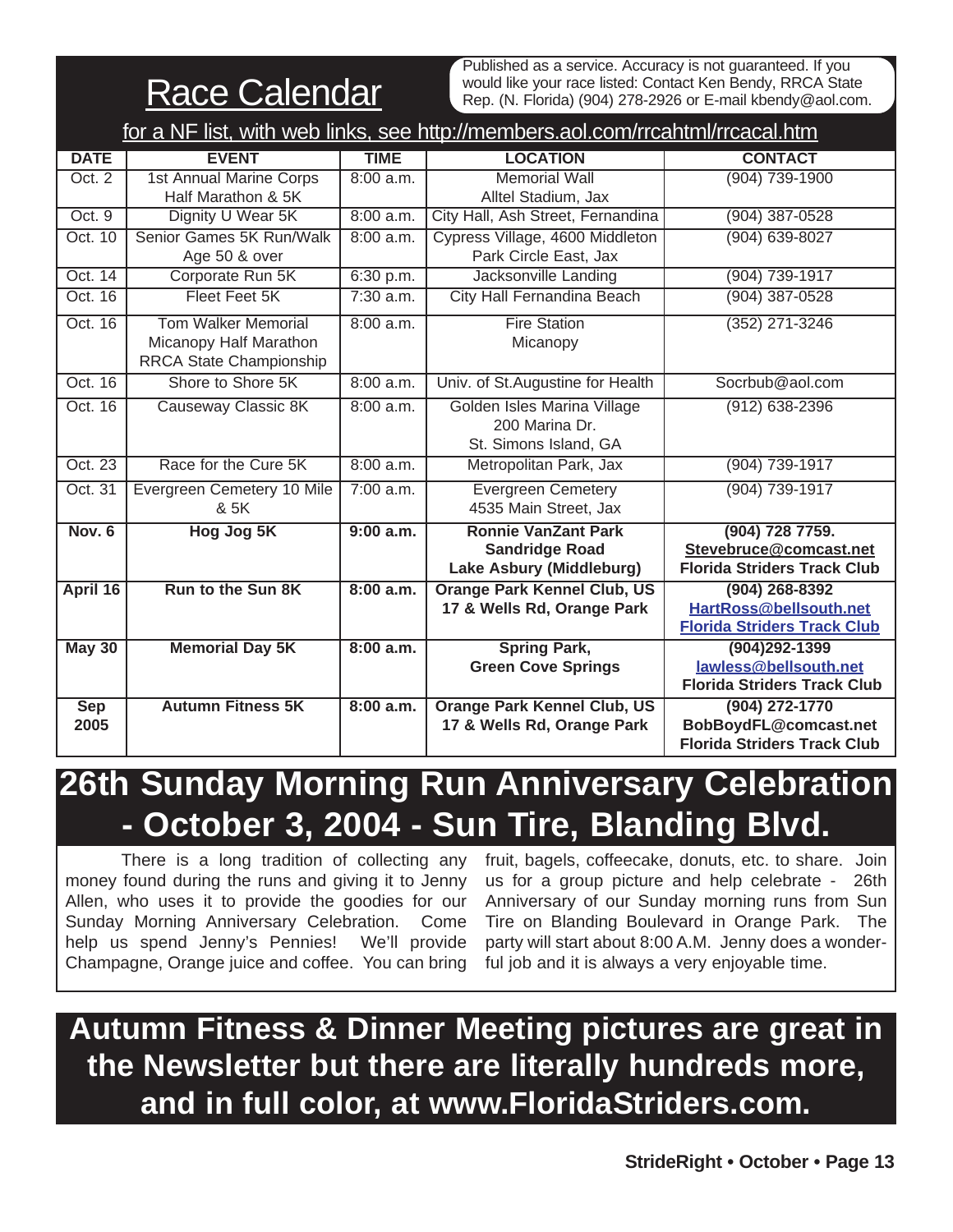# **GROUP TRAINING RUNS**

| <b>DAY</b>       | <b>TIME</b> | <b>DISTANCE</b>          | <b>JACKSONVILLE AREA</b>                               | <b>CONTACT</b>                                            |  |  |
|------------------|-------------|--------------------------|--------------------------------------------------------|-----------------------------------------------------------|--|--|
| Saturday         |             |                          | 6:30 AM 5 to 10 Mi. Various Jax Beach, S. Parking Lot, | Jakson Badenhoop (904) 285-1552                           |  |  |
|                  |             | pace groups              | <b>Sawgrass Village Shopping</b>                       | Director@PerformanceMultiSports.com                       |  |  |
| <b>Sunday</b>    | 6:30 AM     | 6 to 20 Mi. Various      | <b>Orange Park Sun Tire</b>                            | Bob Boyd (904) 272-1770                                   |  |  |
|                  |             | pace groups              | <b>Blanding Blvd.</b>                                  | BobBoydFL@Comcast.net                                     |  |  |
| <b>Sunday</b>    | 10:00       | 3-8 Mi. Trail Run        | <b>Ponte Vedra Guana State</b>                         | Craig O'Neal (904) 285-9097 autofinance-                  |  |  |
|                  | AM          |                          | Park                                                   | man@yahoo.com                                             |  |  |
| <b>Monday</b>    | 5:30 PM     | <b>6 Mi. Downtown</b>    | <b>Jacksonville Charthouse</b>                         | Karin or Rob Glenn (904) 886-4095                         |  |  |
|                  |             | <b>Bridges</b>           | Rest. parking lot                                      |                                                           |  |  |
| <b>Tuesday</b>   | 6:30 PM     | 5.5 MI. River Road       | <b>Orange Park, 1st Place</b>                          | John Metzgar (904) 264-3767 work or (904)                 |  |  |
| NEW!             |             | Area, Various paces      | Sports, 550-7 Wells Rd                                 | 215-9440                                                  |  |  |
| Weds.            | 6:30 PM     | <b>Interval Training</b> | <b>Orange Park, St. Johns</b>                          | John Metzgar(904) 264-3767 work or Bob                    |  |  |
| NEW!             |             |                          | <b>Country Day Track-park @</b>                        | Boyd (904) 272-1770,                                      |  |  |
|                  |             |                          | Lakeside Elem. on Moody                                | BobBoydFL@Comcast.net                                     |  |  |
| Weds.            | 5:30 PM     | <b>Interval Training</b> | Jacksonville Bolles School Bob Carr (904)743-3325      |                                                           |  |  |
|                  |             |                          | San Marco Blvd.                                        |                                                           |  |  |
| Weds.            | 6:00 PM     | 6.5 Mi. Easy pace        | Jacksonville Boone Park                                | Bernie Gross (904) 272-5995                               |  |  |
|                  |             |                          | <b>Riverside</b>                                       | berniegross@juno.com                                      |  |  |
| Thursday 6:00 PM |             | 5 Mi.                    | <b>Gracor Fitness Ctr. 1950</b>                        | <b>Brett Chepenik (904) 398-6442</b>                      |  |  |
|                  |             |                          | <b>San Marco</b>                                       |                                                           |  |  |
| Tue/Thur         | 6:20 PM     | <b>Varied distances</b>  |                                                        | Jacksonville Beach, South Jakson Badenhoop (904) 285-1552 |  |  |
|                  |             |                          | <b>Parking Lot of Sawgrass</b>                         | Director@PerformanceMultiSports.com.                      |  |  |
|                  |             |                          | <b>Village Shopping Center</b>                         | Call/email to confirm last minute changes                 |  |  |

## **High Quality Strider Logo Shirts**

**Striders can order a high quality shirt (Polartec PowerDry) with our Club logo. We will not have open stock of these shirts. Available styles and estimated costs (final price may vary with number ordered):**

**1. Singlet, male/female styles, \$20**

**2. Sleeveless Tee Shirt, adult unisex, \$23**

**3. Short sleeve Tee Shirt, adult unisex, \$23**

**4. Long sleeve Tee Shirt, adult unisex, \$25 Color: yellow or white, with Strider Red & Blue Logo**

**Ordering: Please contact George Hoskins and provide your choice of style, size, and color preference at** ghoskins@bellsouth.net **or phone 264-4372. To view more details of the fabric and styles, visit soark.com.**

| <b>Please Print</b>           | <b>Application for Membership</b><br><b>FLORIDA STRIDERS TRACK CLUB</b>                                                                                                                                                                                                                                                                                                                                                                                          | New (<br>Renewal $\bigcap$                                         |   |                                                                            |
|-------------------------------|------------------------------------------------------------------------------------------------------------------------------------------------------------------------------------------------------------------------------------------------------------------------------------------------------------------------------------------------------------------------------------------------------------------------------------------------------------------|--------------------------------------------------------------------|---|----------------------------------------------------------------------------|
|                               |                                                                                                                                                                                                                                                                                                                                                                                                                                                                  |                                                                    |   |                                                                            |
|                               |                                                                                                                                                                                                                                                                                                                                                                                                                                                                  |                                                                    |   |                                                                            |
|                               |                                                                                                                                                                                                                                                                                                                                                                                                                                                                  |                                                                    |   |                                                                            |
|                               |                                                                                                                                                                                                                                                                                                                                                                                                                                                                  |                                                                    |   |                                                                            |
|                               |                                                                                                                                                                                                                                                                                                                                                                                                                                                                  | <b>Annual Dues:</b>                                                |   | <b>Mail Application</b>                                                    |
|                               | E-mail entertainment and the contract of the contract of the contract of the contract of the contract of the contract of the contract of the contract of the contract of the contract of the contract of the contract of the c                                                                                                                                                                                                                                   | Family \$20                                                        | O | with dues to:                                                              |
| Date $\overline{\phantom{a}}$ |                                                                                                                                                                                                                                                                                                                                                                                                                                                                  | Single \$15<br>Junior (under 18) \$10 O<br>Senior (over 65) \$10 O |   | <b>Florida Striders</b><br>11058 Percheron Drive<br>Jacksonville, FL 32257 |
|                               | I know that running and volunteering to work in club races are potentially hazardous activities. I should not enter and run in club activities unless I am medically able and properly trained. I agree to abide by any decisi<br>cial relative to my ability to safely complete the run. I assume all risks associated with running and volunteering to work club races including, but not limited to, falls, contact with other participants, the effects of t |                                                                    |   |                                                                            |

cial relative to my ability to safely complete the run. I assume all risks associated with running and volunteering to work club races including, but not limited to, falls, contact with other participants, the effects of t n en - - - - - m. n er m. n e m m n er n m m e a s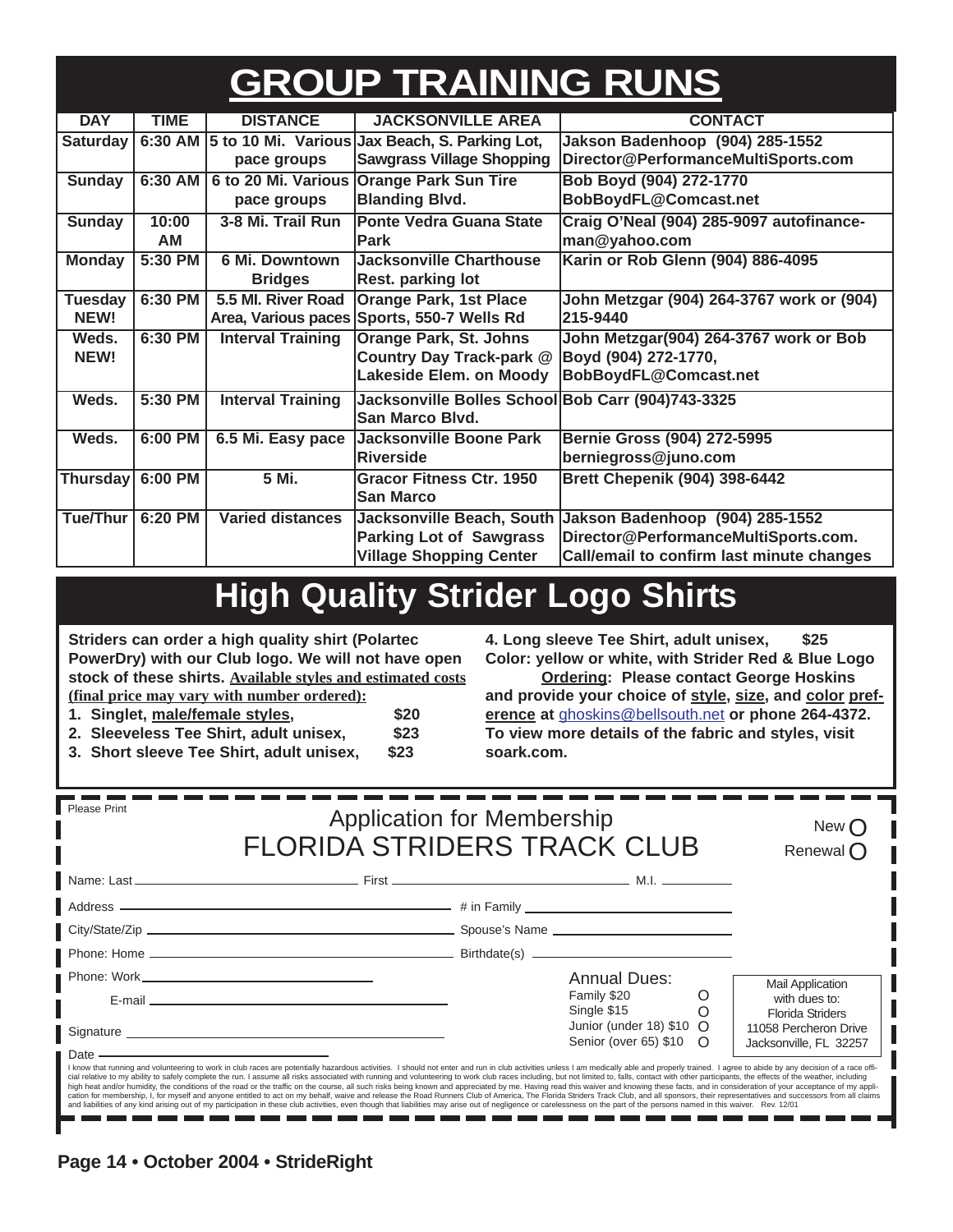# **MILE MARKER MUSINGS By Robert Glenn**

Greetings from the good side of a hurricane, Ivan that is, the good side being 5400 miles east of landfall and outside the rain and wind bands. Hope everyone got through the recent unpleasantness without too much trial and tribulation to bear. We have two big races and a smaller one to report on this month, so we'll get at it.

The Jacksonville Grand Prix opened in style with the **Carrabba's Summer Beaches 5 Mile Run**, held on the beach on the 24th of August. Being in town for this one I can provide personal testimony that the sand was firm and wide, the temperature moderate, and the breeze just right. Almost makes me want to come back for the 10 miler in January, but then I start to think back on that Christmas I spent in Cambodia, being fired on by my allies, no wait, that was someone else's memory; I still do remember the rain and wind both ways though. Beaches runs are like that, great or less than ideal. This time out, our fastest Strider was **Frank Sutman** posting a 30:16 which earned him 1st in his age group. Our quickest female Strider was **Karin Glenn** with a 30:27, which was good for first overall. **Patti Stewart-Garbrecht** won the female masters competition while **Stephanie Griffith** was



third. Other Striders who ruled their age group roost included **Bill Phillips, Augie Leone, Bobby Green,** and **Dot Mitchell.** We also had two Strider teams do well in the team competitions. **Frank Sutman, Bill Phillips,** and **Gregory Richards** placed 2nd in the men's team compe-(Continued on Page 16)

#### **Welcome Back Renewing Members!**

- **James & Willa Burns/Owen**
- **Bill Castelli**
- **Danny Cole**
- **Joe Connolly**
- **John Craddock**
- **Susan & Paul DeMeza**
- **John Dunsford**
- **Billy Fehrs**
- **Ginger Frazer-French**
- **Gary Gills**
- **Bobby Greene**
- **Margaret Haddle**
- **Steve Imus**
- **Jim & Christine Kehr**
- **Ed Kelly**
- **William Kennedy**
- **Gary Ledman**
- **Marcie & Stephen McClung**
- **Susan Miller**
- **Jeffrey & Pam Nelson**
- **George Obi**
- **Daniel Ovshak**
- **Page Ramezani**
- **Rex & Carole Ann Reed**
- **Gary Reynolds**
- **Laurie Ricciardi**
- **Gregory Richards**
- **Susan Shelton**
- **Gordon & Roxanne Slater**
- **Paul Smyth**
- **Lisa & Karl**

**Sullivan/Gutekunst**

- **Norman Thomas**
- **Kim & Christopher**
- **Tracanna-Breault**
- **Robert & Dora Turner**
- **Denise Williams**
- **Winney, Tom, Katie & Scott Yaun**

## **Hog Jog Volunteer Opportunities? You Betcha!**

The Hog Jog is a fun race. It will be more fun with you participating in making it a success. If you would like to help we have a spot just for you and would appreciate the assistance. Please call Gary Hallett at 292-2793 or email him at GHall32447@aol.com.